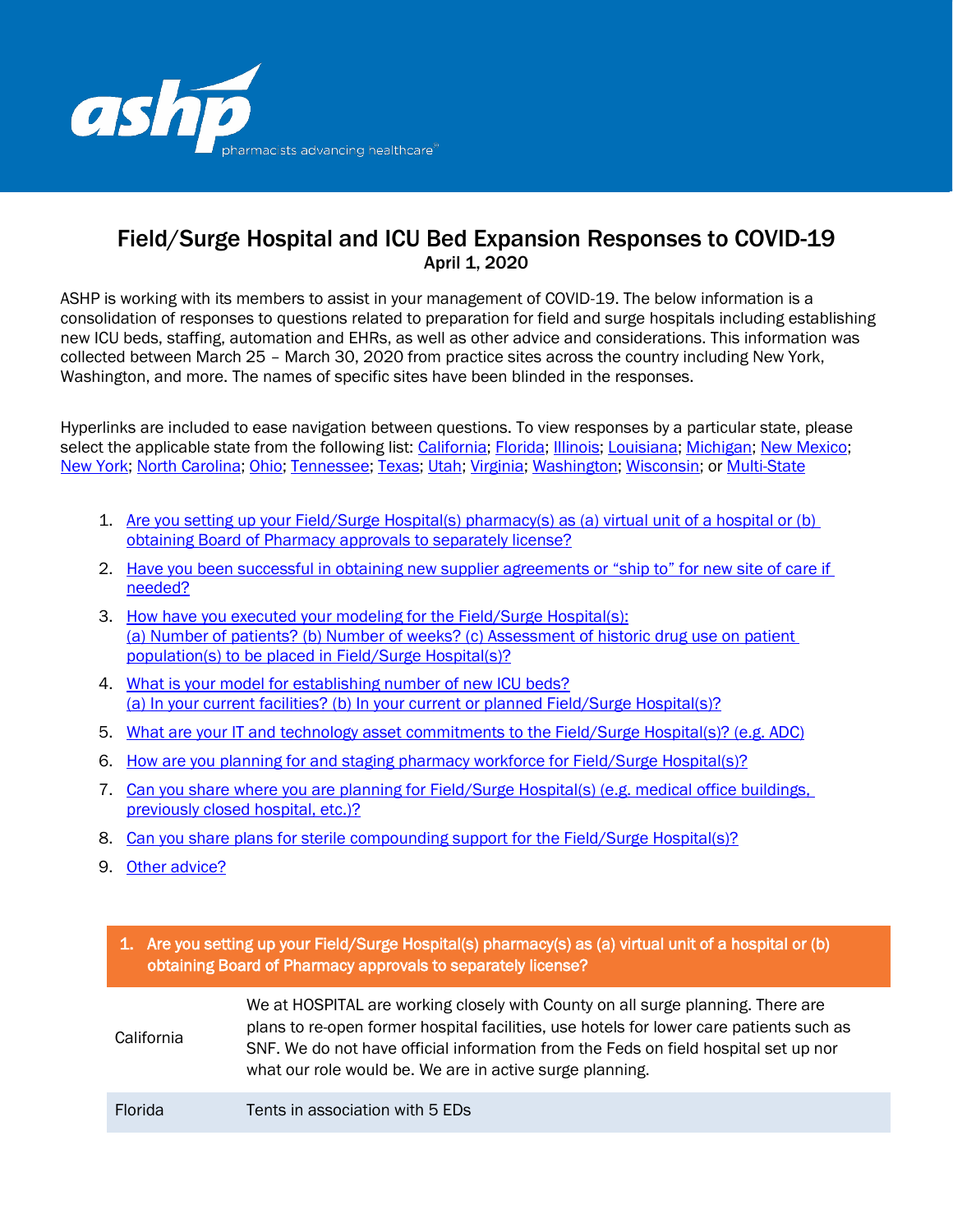1. Are you setting up your Field/Surge Hospital(s) pharmacy(s) as (a) virtual unit of a hospital or (b) obtaining Board of Pharmacy approvals to separately license?

| Florida           | We have tents outside of our ED for triage of patients. Each hospital has dedicated<br>surge areas to prep for surge. Elective and non-essential cases deferred in prep for<br>surge. All hospitals supported by the hospital pharmacy department with corporate<br>pharmacy/procurement managing inventories of what we think will be critical<br>medications for surge preparedness. Clinical P and T committee meets twice weekly<br>to evaluate medication treatment case studies and truly vet what has validity and<br>what does not based on strength of data.                                                                                                                                                                                                                                                                                      |  |  |  |
|-------------------|------------------------------------------------------------------------------------------------------------------------------------------------------------------------------------------------------------------------------------------------------------------------------------------------------------------------------------------------------------------------------------------------------------------------------------------------------------------------------------------------------------------------------------------------------------------------------------------------------------------------------------------------------------------------------------------------------------------------------------------------------------------------------------------------------------------------------------------------------------|--|--|--|
| <b>Illinois</b>   | The city is considering setting up a field hospital at the convention center. It will be<br>staffed by the Army Corps of Engineers. We are looking at expanding adult space into<br>our pediatric hospital and also converting the post anesthetic care unit to a nursing<br>unit for COVID patients. We have added extra Omni cells with critical care meds to<br>med/surg units. We have also added COVID meds like hydroxychloroquine, but are<br>controlling them like controlled substances to avoid pilferage. We are establishing an<br>outpatient COVID and PUI clinic for ambulatory patients (e.g. cancer patients with<br>COVID) that do not need to be hospitalized but need care. One end of the clinic is for<br>PUIs and the other is for COVID positives. Each have their own dedicated elevator. We<br>are still figuring out meds there. |  |  |  |
| Illinois          | No, it will be within the walls of one of our hospitals.                                                                                                                                                                                                                                                                                                                                                                                                                                                                                                                                                                                                                                                                                                                                                                                                   |  |  |  |
| Louisiana         | Some sites investigating; working with board on virtual everything                                                                                                                                                                                                                                                                                                                                                                                                                                                                                                                                                                                                                                                                                                                                                                                         |  |  |  |
| Michigan          | First phase of surge plan in play: establish COVID cohorted units for COVID positive<br>and pending results. These are in current hospitals with acute care hospitals. Adding<br>ICU beds in pre and post op areas.                                                                                                                                                                                                                                                                                                                                                                                                                                                                                                                                                                                                                                        |  |  |  |
|                   | Second phase of surge plan began executing today: 1 hospital (already has acute care<br>pharmacy) converting to COVID hospital. Shutting down Emergency Center to turn into<br>ICU unit, pre and post op surgery for ICU unit. Typically inpatient census is 80 patients<br>and about 30 obs with 12 ICU beds. Ramping up to a hospital of 233 beds with 66<br>ICU beds.                                                                                                                                                                                                                                                                                                                                                                                                                                                                                   |  |  |  |
|                   | Third phase: utilize "large box" ambulatory buildings as "hospitals" for non-COVID<br>stable patients. Have not executed but could. In that event, will service from Acute<br>Care hospitals with frequent/regular deliveries to these locations.                                                                                                                                                                                                                                                                                                                                                                                                                                                                                                                                                                                                          |  |  |  |
| <b>New Mexico</b> | We stood up a drive through COVID screening area as a Virtual unit of an urgent care.                                                                                                                                                                                                                                                                                                                                                                                                                                                                                                                                                                                                                                                                                                                                                                      |  |  |  |
| New York          | Setting up one within the hospital licensed area                                                                                                                                                                                                                                                                                                                                                                                                                                                                                                                                                                                                                                                                                                                                                                                                           |  |  |  |
| New York          | As a virtual unit of the hospital, no board                                                                                                                                                                                                                                                                                                                                                                                                                                                                                                                                                                                                                                                                                                                                                                                                                |  |  |  |
| North Carolina    | Exploring both                                                                                                                                                                                                                                                                                                                                                                                                                                                                                                                                                                                                                                                                                                                                                                                                                                             |  |  |  |
| North Carolina    | We have been told to PLAN for how we would manage patients at a field hospital. Our<br>Board Of Pharmacy has allowed us to extend our current permit for a field site.                                                                                                                                                                                                                                                                                                                                                                                                                                                                                                                                                                                                                                                                                     |  |  |  |
| Ohio              | Currently a) virtual unit of our flagship hospital                                                                                                                                                                                                                                                                                                                                                                                                                                                                                                                                                                                                                                                                                                                                                                                                         |  |  |  |
| Ohio              | Planning underway for surge hospital with other Columbus, OH based health-systems;<br>will be under a separate license from board of pharmacy and DEA                                                                                                                                                                                                                                                                                                                                                                                                                                                                                                                                                                                                                                                                                                      |  |  |  |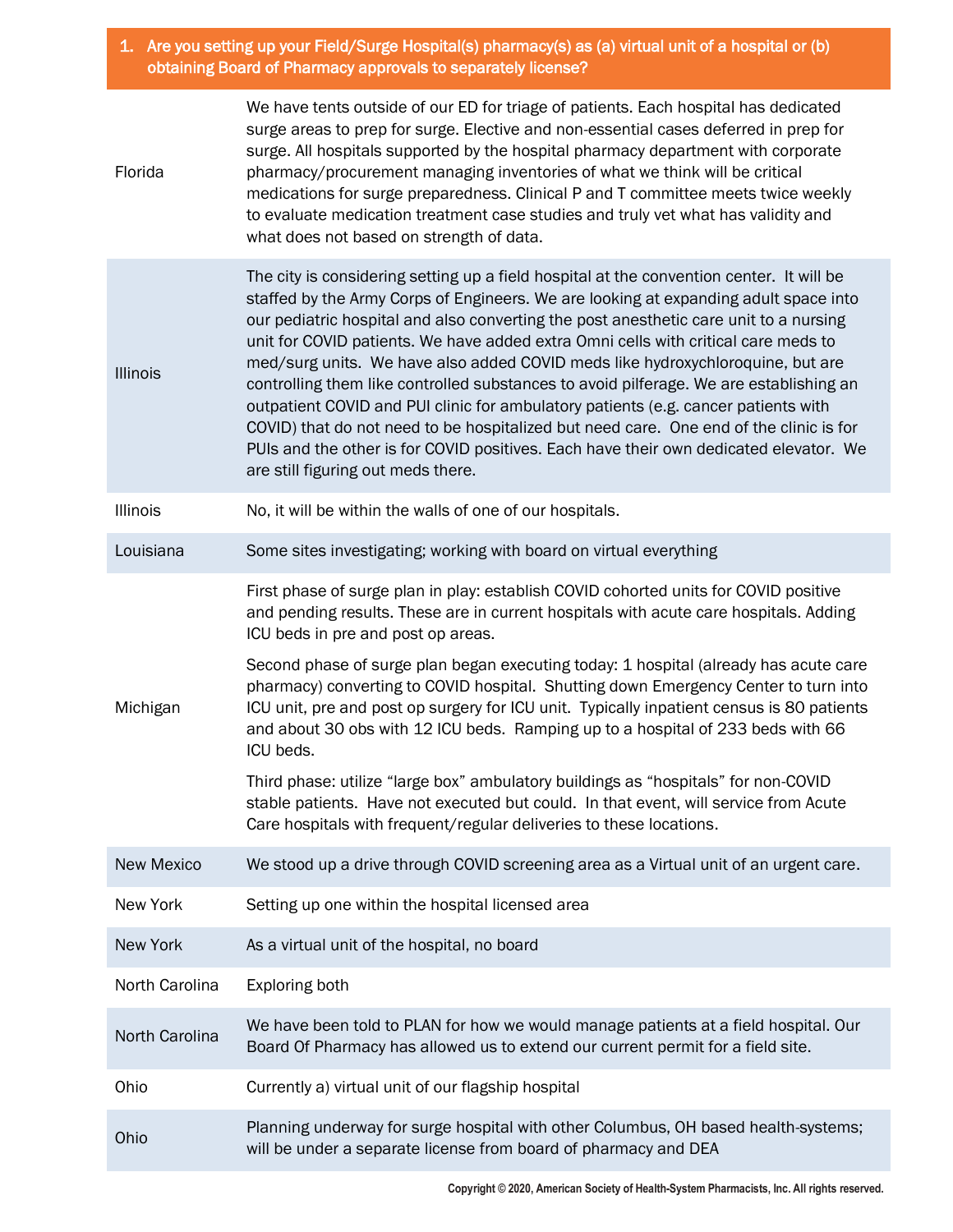| 1. Are you setting up your Field/Surge Hospital(s) pharmacy(s) as (a) virtual unit of a hospital or (b) |
|---------------------------------------------------------------------------------------------------------|
| l obtaining Board of Pharmacy approvals to separately license?                                          |

| Tennessee   | Virtual unit of the hospital; State has suspended license approvals to allow patient<br>care during this time                                                                                                                                                                                                                                                                                                           |  |  |
|-------------|-------------------------------------------------------------------------------------------------------------------------------------------------------------------------------------------------------------------------------------------------------------------------------------------------------------------------------------------------------------------------------------------------------------------------|--|--|
| Texas       | Yes and working on it.                                                                                                                                                                                                                                                                                                                                                                                                  |  |  |
| Utah        | Reviewed what we were doing with the Board. They will view it as part of the hospital<br>and are considering it part of emergency situations.                                                                                                                                                                                                                                                                           |  |  |
| Virginia    | Yes, notified this week                                                                                                                                                                                                                                                                                                                                                                                                 |  |  |
| Washington  | We are creating additional surge units within the hospital and Regional medical center<br>space. Will be supported by current pharmacy facilities. Plans underway for field<br>hospitals in community setting but will be managed by military.                                                                                                                                                                          |  |  |
| Wisconsin   | First phase is expanding ICUs into other units such as PACUs. Next phase is targeting<br>ambulatory sites such as POBs and repurposing them for non-COVID-19 patients. Last<br>phase of escalation would be to set up temporary/pop up acute sites created in non-<br>health care locations (e.g. hotels, etc.). When setting up the unit in the EHR, we are<br>going to create a virtual unit in an existing hospital. |  |  |
| Multi-State | Yes, likely obtaining "emergency" licensure for hospital, pharmacy, DEA permit<br>(opening a shuttered hospital).                                                                                                                                                                                                                                                                                                       |  |  |

<span id="page-2-0"></span>

| Have you been successful in obtaining new supplier agreements or "ship to" for new site of<br>2.<br>care if needed? |                                                                                                                                               |  |  |  |
|---------------------------------------------------------------------------------------------------------------------|-----------------------------------------------------------------------------------------------------------------------------------------------|--|--|--|
| California                                                                                                          | No response.                                                                                                                                  |  |  |  |
| Florida                                                                                                             | Not necessary, not required.                                                                                                                  |  |  |  |
| Florida                                                                                                             | Hospital are all on campus so we ship to normal pathways and distribute. Including<br>mobilizing pyxis into the ED tent areas.                |  |  |  |
| <b>Illinois</b>                                                                                                     | Lots of drop ship from manufacturers. One new agreement for a 503B compounder.                                                                |  |  |  |
| <b>Illinois</b>                                                                                                     | N/A                                                                                                                                           |  |  |  |
| Louisiana                                                                                                           | Centralizing order and receipt for entire system. Supply is for system and move as<br>needed in state and outside state. Boards approved.     |  |  |  |
| Michigan                                                                                                            | N/A                                                                                                                                           |  |  |  |
| <b>New Mexico</b>                                                                                                   | N/A                                                                                                                                           |  |  |  |
| New York                                                                                                            | Mostly                                                                                                                                        |  |  |  |
| <b>New York</b>                                                                                                     | Yes we have good success in increased drop ships, in more bill to/ship to; and<br>additional deliveries from our wholesaler as well as 503 bs |  |  |  |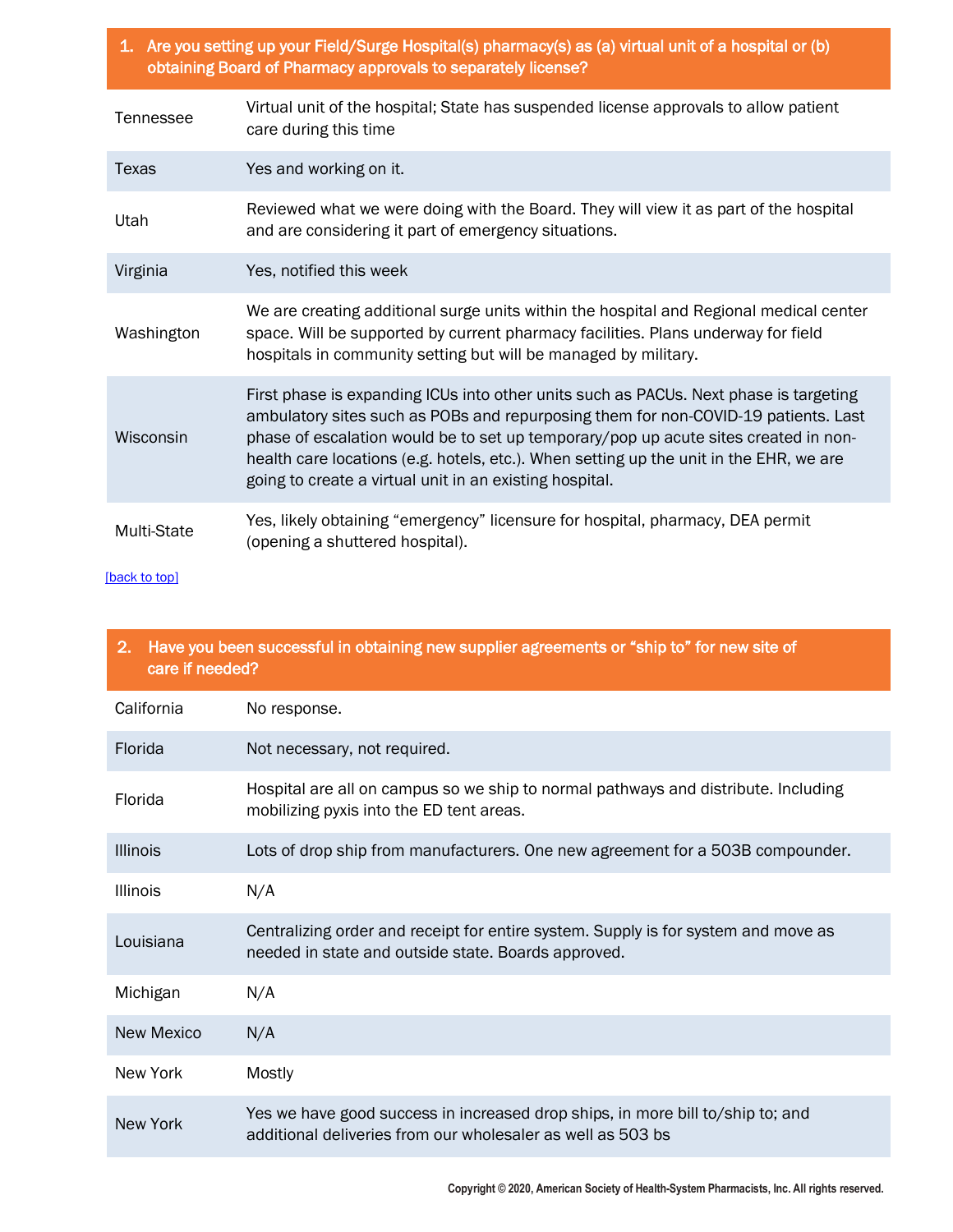| Have you been successful in obtaining new supplier agreements or "ship to" for new site of<br>2.<br>care if needed? |                                                                                                                                                                                                                                                |  |  |
|---------------------------------------------------------------------------------------------------------------------|------------------------------------------------------------------------------------------------------------------------------------------------------------------------------------------------------------------------------------------------|--|--|
| North Carolina                                                                                                      | Not done this, but looking to move product from existing facilities to support any new<br>site of care.                                                                                                                                        |  |  |
| North Carolina                                                                                                      | No response                                                                                                                                                                                                                                    |  |  |
| Ohio                                                                                                                | Not yet; Baxter reluctant due to number of requests                                                                                                                                                                                            |  |  |
| Ohio                                                                                                                | Agreed to setup account; still working to expedite the process to get account<br>established                                                                                                                                                   |  |  |
| Tennessee                                                                                                           | Suppliers have been supportive and are meeting our needs based on what is in the<br>supply chain.                                                                                                                                              |  |  |
| <b>Texas</b>                                                                                                        | Working on it                                                                                                                                                                                                                                  |  |  |
| Utah                                                                                                                | We haven't addressed this. We have everything shipped to our main facility and will<br>distribute as needed. Partnering with community home care service to provide<br>hospice/palliative care to patients in hotels and other outlying areas. |  |  |
| Virginia                                                                                                            | Have not addressed this yet                                                                                                                                                                                                                    |  |  |
| Washington                                                                                                          | Some vendors have required a single location for the system for special drug<br>programs and not hospital specific (e.g. TEVA Hydroxychloroquine).                                                                                             |  |  |
| Wisconsin                                                                                                           | Will likely have them ship to a nearby hospital and then we would transport the<br>shipment to the new pharmacy.                                                                                                                               |  |  |
|                                                                                                                     |                                                                                                                                                                                                                                                |  |  |

Multi-State Not yet, but confident

[back to top]

# <span id="page-3-0"></span>3. How have you executed your modeling for the Field/Surge Hospital(s):

- (a) Number of patients?
- (b) Number of weeks?
- (c) Assessment of historic drug use on patient population(s) to be placed in Field/Surge Hospital(s)?

| California     | No response                                                                                                                                                                                                                                                                                                                                                                                                      |  |  |  |
|----------------|------------------------------------------------------------------------------------------------------------------------------------------------------------------------------------------------------------------------------------------------------------------------------------------------------------------------------------------------------------------------------------------------------------------|--|--|--|
| <b>Florida</b> | (a) Variable, not an issue of excessive volume yet<br>(b) Set up this week<br>(c) Small selection of medications (5)                                                                                                                                                                                                                                                                                             |  |  |  |
| <b>Florida</b> | (a) Monitoring ICU beds with vent capacity.<br>(b) Patient volumes; and turning non ICU areas into cohort areas with equipment<br>for COVID surge of critical care for supportive care.<br>(c) All in house. With decreases in current volumes by 30 percent these should<br>offset. But looking at critical care support drugs based on a team of formulary<br>management subcommittee that meets twice weekly. |  |  |  |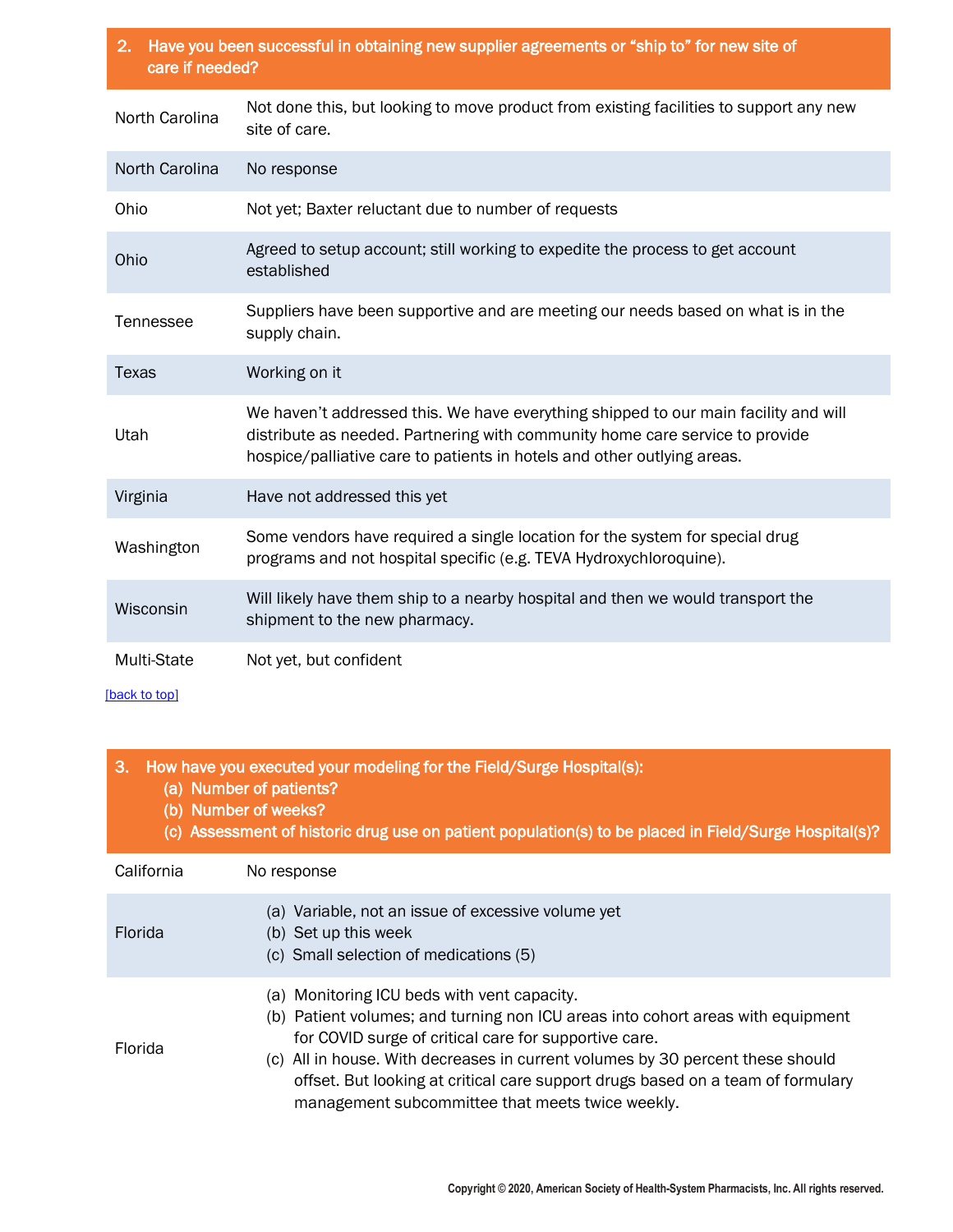| 3.<br>How have you executed your modeling for the Field/Surge Hospital(s):<br>(a) Number of patients?<br>(b) Number of weeks?<br>(c) Assessment of historic drug use on patient population(s) to be placed in Field/Surge Hospital(s)? |                                                                                                                                                                                                                                                                                                                                                                                            |  |  |  |
|----------------------------------------------------------------------------------------------------------------------------------------------------------------------------------------------------------------------------------------|--------------------------------------------------------------------------------------------------------------------------------------------------------------------------------------------------------------------------------------------------------------------------------------------------------------------------------------------------------------------------------------------|--|--|--|
| <b>Illinois</b>                                                                                                                                                                                                                        | Both HOSPITAL and NIEGHBORING HOSPITAL are doing daily modeling. We both<br>predict having our beds entirely full between Monday and Wednesday. The city of<br>Chicago predicts about three days longer.                                                                                                                                                                                   |  |  |  |
| <b>Illinois</b>                                                                                                                                                                                                                        | (a) Yes, expect surge by end of next week in our state<br>(b) No response<br>(c) Yes, critical care drugs                                                                                                                                                                                                                                                                                  |  |  |  |
| Louisiana                                                                                                                                                                                                                              | Worked with wholesalers and suppliers to obtain relief on allocations for non-controlled<br>and controlled substances to ensure overall supply continuity.<br>(a) No response<br>(b) No response<br>(c) Have prepared to be able move drug across state lines as well as when under<br>common ownership facilities. Have worked with MS and LA Boards of Rx for<br>approvals               |  |  |  |
| Michigan                                                                                                                                                                                                                               | See above surge plan (note: our business intelligence group at HOSPITAL has<br>completed modeling to identify the surge volume of patients including ICU breakdown).<br>(a) No response<br>(b) No response<br>(c) Several of our pharmacy team members are completing assessment of<br>historical drug use, current use, and projected used based on surge predictions<br>described above. |  |  |  |
| <b>New Mexico</b>                                                                                                                                                                                                                      | N/A                                                                                                                                                                                                                                                                                                                                                                                        |  |  |  |
| New York                                                                                                                                                                                                                               | (a) Yes - estimate of 30% daily increase in patient volume<br>(b) No response<br>(c) Yes and utilizing Vizient's 200 critical list to prepare ADCs                                                                                                                                                                                                                                         |  |  |  |
| <b>New York</b>                                                                                                                                                                                                                        | Based on future projection models - request to increase beds by 50% made my<br>governor<br>(a) No response<br>(b) No response<br>(c) Some but the reality is that these patients are super ill and require relatively<br>few drugs - a lot of ICU drugs: fentanyl, midazolam, pressors, crash cart meds,<br>as well as IL6 drugs like tocilizumab                                          |  |  |  |
| North Carolina                                                                                                                                                                                                                         | Our surge plan is to cover 40% above normal volumes. Not discussed weeks of<br>duration. Set aside one month of normal drug utilization and track above that<br>quantity to allocate for COVID patients and convert the quantities into number of<br>COVID patients we could treat with supply on hand.                                                                                    |  |  |  |
| North Carolina                                                                                                                                                                                                                         | (a) 1000-plus<br>(b) Unknown<br>(c) Not much history available assuming COVID patients, just knowledge of drugs<br>expected for supportive care                                                                                                                                                                                                                                            |  |  |  |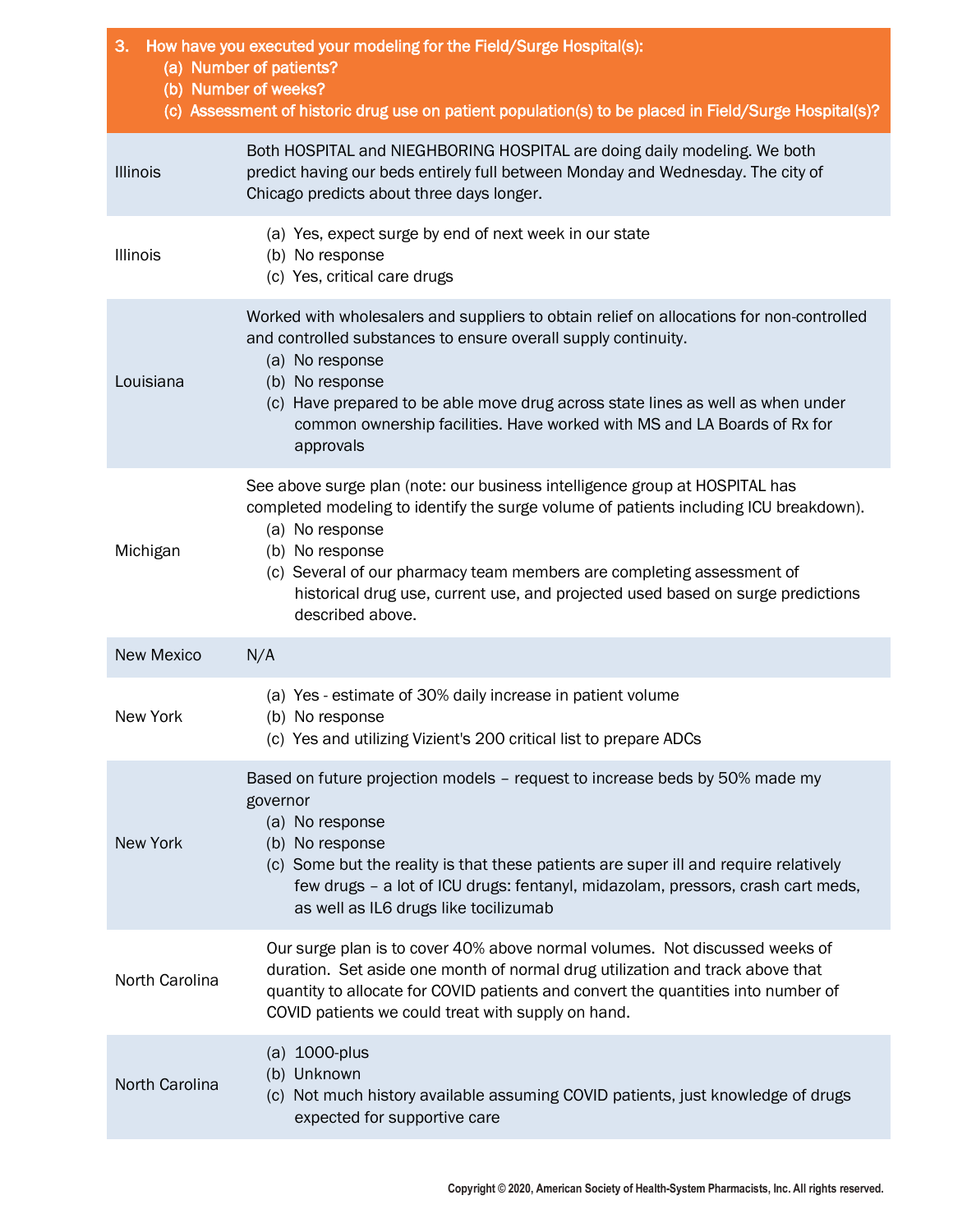| How have you executed your modeling for the Field/Surge Hospital(s):<br>3.<br>(a) Number of patients?<br>(b) Number of weeks? |                                                                                                                                                                                                                                                                                          |  |  |
|-------------------------------------------------------------------------------------------------------------------------------|------------------------------------------------------------------------------------------------------------------------------------------------------------------------------------------------------------------------------------------------------------------------------------------|--|--|
|                                                                                                                               | (c) Assessment of historic drug use on patient population(s) to be placed in Field/Surge Hospital(s)?                                                                                                                                                                                    |  |  |
| Ohio                                                                                                                          | (a) Up to 250 beds<br>(b) TBD - some are saying up to 12<br>(c) We pulled all current PUIs/COVID-positive patients across our care sites and<br>analyzed what types of medications they are using to get an initial core<br>inventory estimation. Working on validating assumptions now. |  |  |
| Ohio                                                                                                                          | (a) Facility will be able to handle 200-300; entire facilitate in the 600-800 range<br>adding in other health-system beds, this is on top of expansion within the<br>hospitals<br>(b) No response<br>(c) No response                                                                     |  |  |
| Tennessee                                                                                                                     | (a) Based off statistical models for patients and duration.<br>(b) No response<br>(c) No response                                                                                                                                                                                        |  |  |
| Texas                                                                                                                         | (a) No response<br>(b) No response<br>(c) Using NY as a model                                                                                                                                                                                                                            |  |  |
| Utah                                                                                                                          | Work in constant process. Yes, we refine the estimate each week (at this point but<br>more frequently as we surge) and adjust purchasing from there.                                                                                                                                     |  |  |
| Virginia                                                                                                                      | (a) Up to 175 patients (5 floors, 35 patients per floor)<br>(b) Unknown<br>(c) No response                                                                                                                                                                                               |  |  |
| Washington                                                                                                                    | (a) Based on state projections and they are now taking active role in balancing<br>COVID patients distribution to area hospitals<br>(b) Dependent on ability impact the trend<br>(c) No response                                                                                         |  |  |
| Wisconsin                                                                                                                     | (a) Unsure how many patients yet<br>(b) Unsure how many weeks yet<br>(c) Yes, critical care medications and COVID-19 therapeutic medications available<br>in these new locations if for COVID-19 patients.                                                                               |  |  |
| Multi-State                                                                                                                   | (a) Yes<br>(b) Not yet<br>(c) It will be a COVID pop, but we know there will be co-morbidities, so don't have<br>any history                                                                                                                                                             |  |  |
| [back to top]                                                                                                                 |                                                                                                                                                                                                                                                                                          |  |  |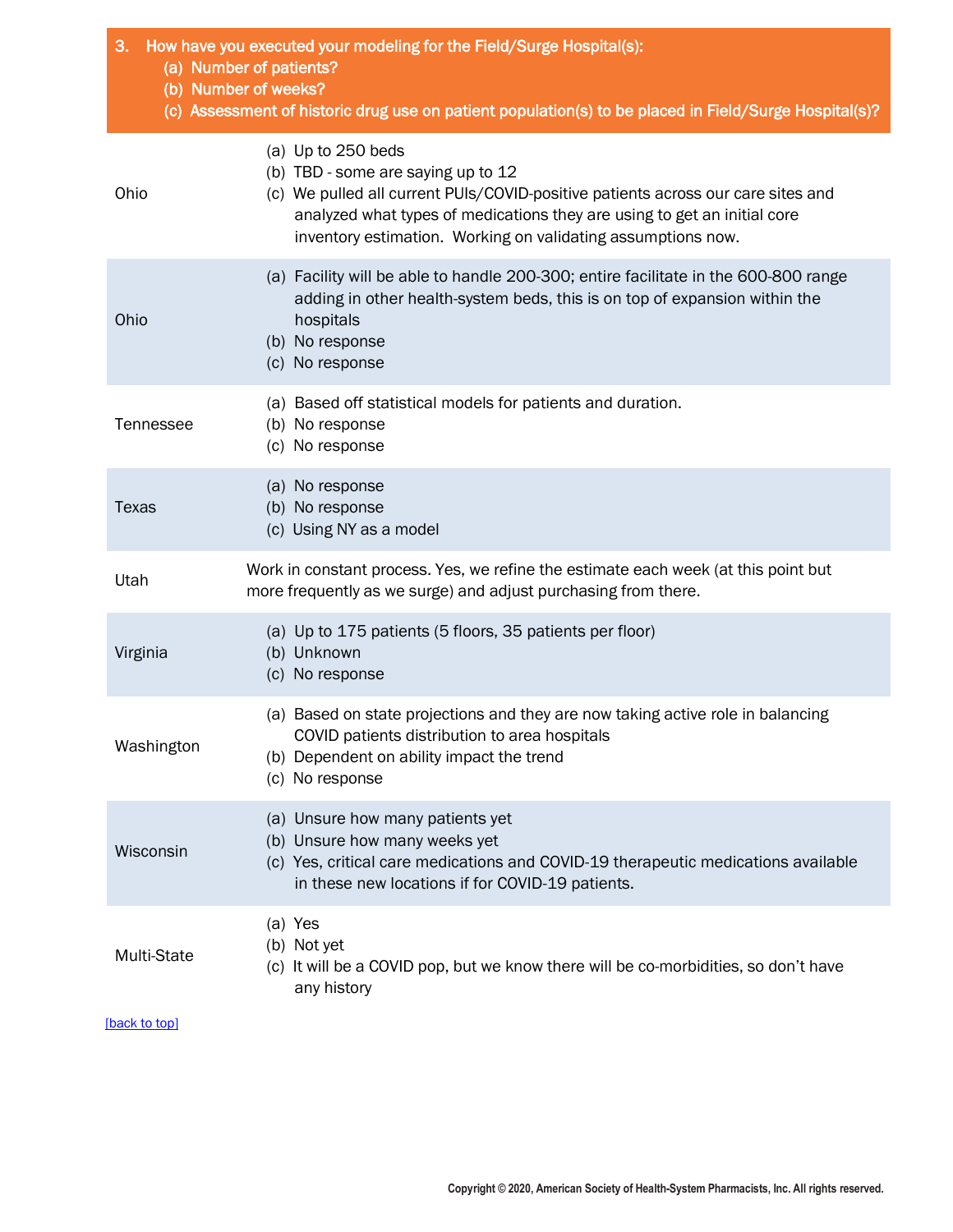<span id="page-6-0"></span>

| 4. What is your model for establishing number of new ICU beds?<br>(a) In your current facilities?<br>(b) In your current or planned Field/Surge Hospital(s)? |                                                                                                                                                                                                                                                                                                                                                                                                                                                                                                                                                     |  |  |
|--------------------------------------------------------------------------------------------------------------------------------------------------------------|-----------------------------------------------------------------------------------------------------------------------------------------------------------------------------------------------------------------------------------------------------------------------------------------------------------------------------------------------------------------------------------------------------------------------------------------------------------------------------------------------------------------------------------------------------|--|--|
| California                                                                                                                                                   | No response                                                                                                                                                                                                                                                                                                                                                                                                                                                                                                                                         |  |  |
| Florida                                                                                                                                                      | Creating COVID-19 Units at each hospital<br>(a) Yes<br>$(b)$ No                                                                                                                                                                                                                                                                                                                                                                                                                                                                                     |  |  |
| Florida                                                                                                                                                      | (a) Yes. # of vents we have and ability to possibly use vents on multiple patient<br>with similar settings being evaluated if we need to double up because of vent<br>shortages.<br>(b) ICU beds for surge. Each hospital.                                                                                                                                                                                                                                                                                                                          |  |  |
| <b>Illinois</b>                                                                                                                                              | (a) We use our med-surg beds when we run out of ICU beds. We have added extra<br>UBC with critical care meds to med/surg units. We are fortunate that in our new<br>hospital we can convert all of our rooms to negative pressure.<br>(b) No response                                                                                                                                                                                                                                                                                               |  |  |
| Illinois                                                                                                                                                     | (a) Be able to double, with plans for more beyond that capacity<br>(b) Within current space of hospital                                                                                                                                                                                                                                                                                                                                                                                                                                             |  |  |
| Louisiana                                                                                                                                                    | No response                                                                                                                                                                                                                                                                                                                                                                                                                                                                                                                                         |  |  |
| Michigan                                                                                                                                                     | (a) Converted all pre-op and post-op locations as ICUs, converted hospital to focus<br>on COVID (described above) will also convert Emergency to ICU unit<br>(b) No response                                                                                                                                                                                                                                                                                                                                                                        |  |  |
| <b>New Mexico</b>                                                                                                                                            | Using predictive analytics from CDC                                                                                                                                                                                                                                                                                                                                                                                                                                                                                                                 |  |  |
| New York                                                                                                                                                     | (a) Converting other units<br>(b) 50% increase but only in one of our hospitals. Our main hospital has an old<br>tower where many units where closed so these are being re-opened.                                                                                                                                                                                                                                                                                                                                                                  |  |  |
| New York                                                                                                                                                     | (a) As many as we can literally get in the hospital<br>(b) No response                                                                                                                                                                                                                                                                                                                                                                                                                                                                              |  |  |
| North Carolina                                                                                                                                               | Have not been part of the modeling of ICU beds, but it has been discussed at the<br>executive and CMO levels.                                                                                                                                                                                                                                                                                                                                                                                                                                       |  |  |
| North Carolina                                                                                                                                               | No response                                                                                                                                                                                                                                                                                                                                                                                                                                                                                                                                         |  |  |
| Ohio                                                                                                                                                         | (a) Looking to create additional ICU capacity at all sites, while also evaluating<br>changing one community hospital to an all-ICU facility (newer 150 bed<br>community hospital has capability for all rooms to be ICU rooms if<br>needed). Currently anticipating needing up to 250 additional ICU beds across<br>a system of 14 hospitals (normal average daily census is 2600 patients total)<br>(b) Our surge hospital will not support ICU patients, with the exception of having a<br>crash cart(s) available for rapid decline emergencies. |  |  |
| Ohio                                                                                                                                                         | No response                                                                                                                                                                                                                                                                                                                                                                                                                                                                                                                                         |  |  |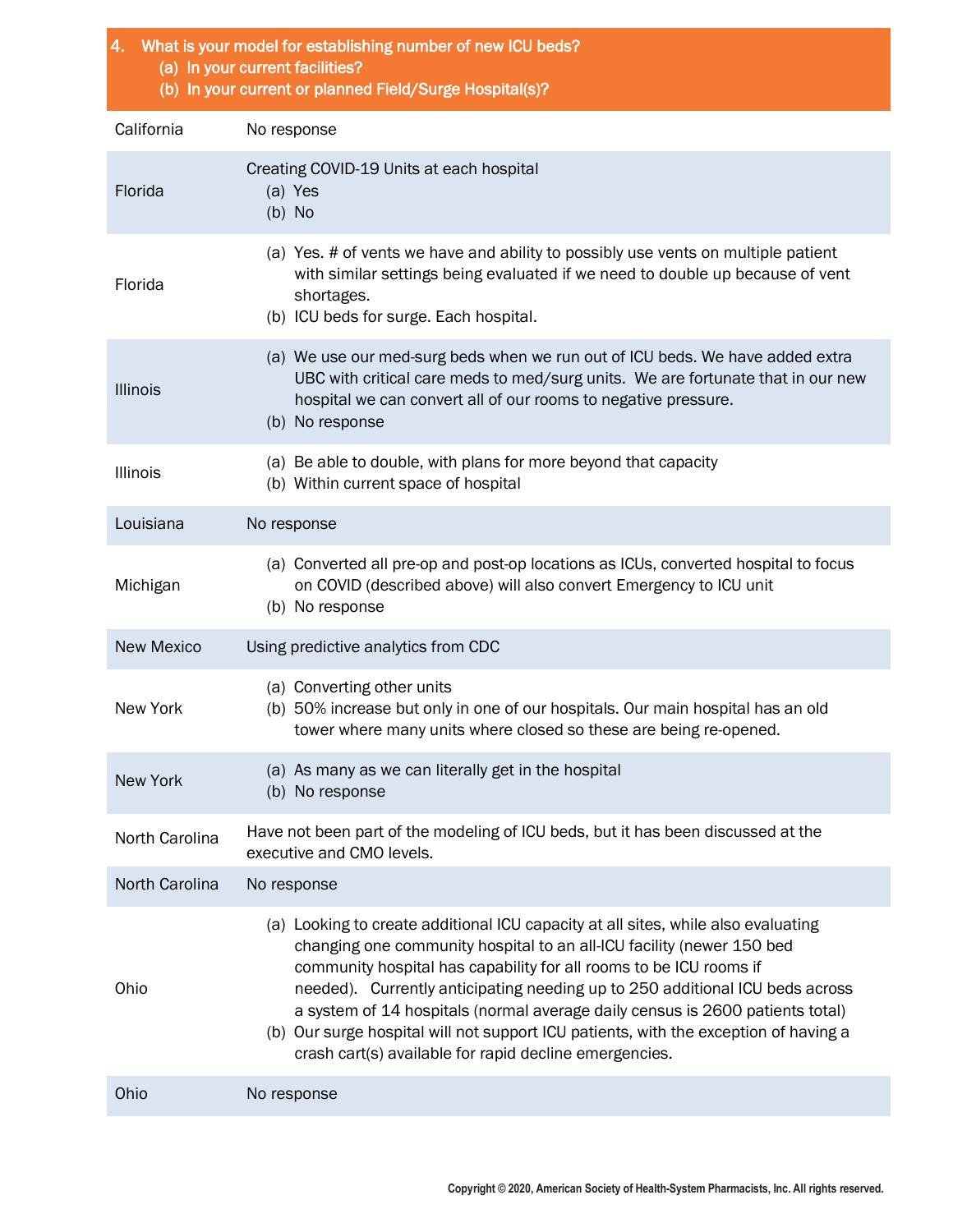| 4. What is your model for establishing number of new ICU beds?<br>(a) In your current facilities?<br>(b) In your current or planned Field/Surge Hospital(s)? |                                                                                                                                                                                                                                                                                                    |  |  |  |
|--------------------------------------------------------------------------------------------------------------------------------------------------------------|----------------------------------------------------------------------------------------------------------------------------------------------------------------------------------------------------------------------------------------------------------------------------------------------------|--|--|--|
| Tennessee                                                                                                                                                    | (a) Started with ICU capable beds and expanded from there.<br>(b) Based off statistical models for patients and duration.                                                                                                                                                                          |  |  |  |
| <b>Texas</b>                                                                                                                                                 | No response                                                                                                                                                                                                                                                                                        |  |  |  |
| Utah                                                                                                                                                         | (a) New ICU beds will be in the main hospital. Part of plan is to change PACU, ORs<br>to ICU units. Then we have some general medicine units that can be moved to<br>negative pressure and turned into ICU beds.<br>(b) Not planning this as ICU at this time except for admitting ER evaluations. |  |  |  |
| Virginia                                                                                                                                                     | Using OR rooms for ICU beds; some have been converted to negative pressure<br>(a) Yes, in the current hospital<br>(b) No ICU's planned for the surge hospital                                                                                                                                      |  |  |  |
| Washington                                                                                                                                                   | (a) Number of neg air rooms with CCU capability, Total capacity for<br>ventilators. Vents will support 2 patients each, also adding in Anesth vents if<br>required<br>(b) Located in current main hospital, old wing                                                                               |  |  |  |
| Wisconsin                                                                                                                                                    | (a) Converting PACU units to COVID-19 units<br>(b) Medical office buildings that are connected to hospitals first. Then associated<br>ambulatory sites near current hospitals for non-COVID-19 patients.                                                                                           |  |  |  |
| <b>Multi-State</b>                                                                                                                                           | (a) Depends on specialty mix and surgery mix<br>(b) It will be based upon available equipment                                                                                                                                                                                                      |  |  |  |

<span id="page-7-0"></span>

|  |  |  | 5. What are your IT and technology asset commitments to the Field/Surge Hospital(s)? (e.g. ADC) |  |  |
|--|--|--|-------------------------------------------------------------------------------------------------|--|--|
|--|--|--|-------------------------------------------------------------------------------------------------|--|--|

| California      | No response                                                                                                                                           |
|-----------------|-------------------------------------------------------------------------------------------------------------------------------------------------------|
| Florida         | WIFI in tents and iPads                                                                                                                               |
| Florida         | ADC outside of our ED in triage areas currently. Purchased IPADS for telehealth<br>management and prevention of spread as strategy wherever possible. |
| <b>Illinois</b> | N/A                                                                                                                                                   |
| <b>Illinois</b> | ADC.                                                                                                                                                  |
| Louisiana       | The tent field will probably use like home/outpt model. We are expanding in existing<br>facilities or refitting.                                      |
| Michigan        | Only what we already have at the site                                                                                                                 |
| New Mexico      | Standing up a few ADCs, but will have to use locking cabinets if needed                                                                               |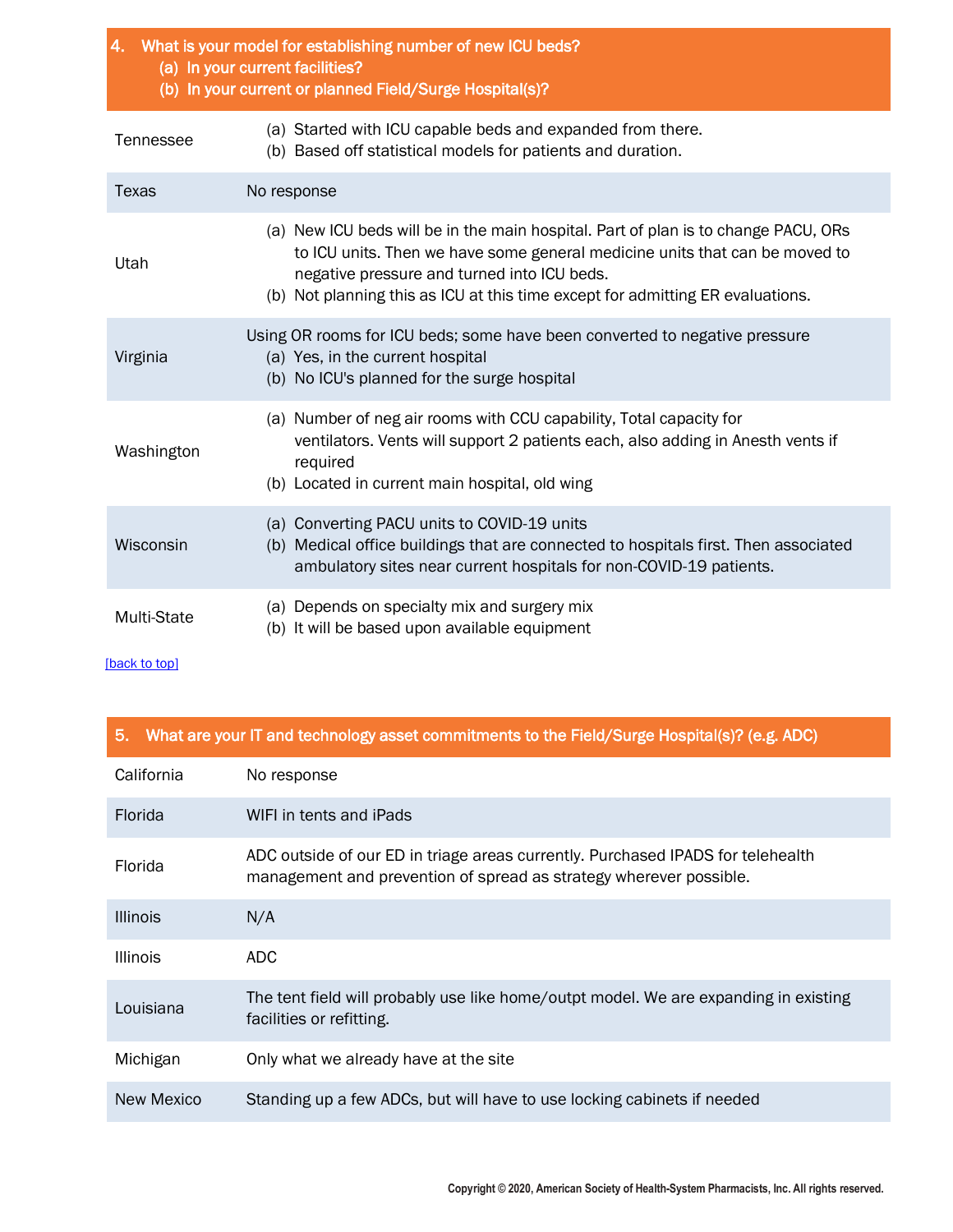| What are your IT and technology asset commitments to the Field/Surge Hospital(s)? (e.g. ADC)<br>5. |                                                                                                                                                                        |  |
|----------------------------------------------------------------------------------------------------|------------------------------------------------------------------------------------------------------------------------------------------------------------------------|--|
| New York                                                                                           | Number of IT staff is the same. Our ADC manager is overwhelmed as new units<br>continue to open                                                                        |  |
| New York                                                                                           | Minimal - no time and no wireless- so old fashioned cart based                                                                                                         |  |
| North Carolina                                                                                     | From pharmacy looking to move Unit Based Cabinets in surplus (from new purchases)<br>to the facility to support. IS is separate from Pharmacy.                         |  |
| North Carolina                                                                                     | We have not assessed. Just about to begin planning.                                                                                                                    |  |
| Ohio                                                                                               | So far, 4 ADCs per 250 beds.                                                                                                                                           |  |
| Ohio                                                                                               | Same EMR, ADCs                                                                                                                                                         |  |
| Tennessee                                                                                          | Leveraging wireless workstations for IT and equipment ordered for cabinet<br>replacement at a hospital in the system.                                                  |  |
| <b>Texas</b>                                                                                       | Cabinets and EHR                                                                                                                                                       |  |
| Utah                                                                                               | Yes, planning for ADCs. Preparing drug lists now.                                                                                                                      |  |
| Virginia                                                                                           | We discussed today about repurposing some clinic ADCs to this building; reaching out<br>to BD/Pyxis about quotes and availability and timing                           |  |
| Washington                                                                                         | New surge units had ADC's added, no longer any devices in organizational inventory<br>for any additional surge units but there is proximal access to other devices.    |  |
| Wisconsin                                                                                          | Will relocated available ADCs to these locations if there are identified excess. If not,<br>then will support these locations with a cart fill from a nearby hospital. |  |
| Multi-State<br>[back to top]                                                                       | Don't know yet - likely in our case we will not have UBCs                                                                                                              |  |

<span id="page-8-0"></span>

| 6.              | How are you planning for and staging pharmacy workforce for Field/Surge Hospital(s)?                                                                                                            |
|-----------------|-------------------------------------------------------------------------------------------------------------------------------------------------------------------------------------------------|
| California      | No response                                                                                                                                                                                     |
| <b>Florida</b>  | N/A, staying in EDs and Lee Pharmacy locations with Meds to Curbs service                                                                                                                       |
| Florida         | Evaluating only necessary personnel to be in areas needed. Telehealth support. We<br>need to have drugs in ADC for patient demand and need. Stocking up for surge is the<br>proactive step now. |
| <b>Illinois</b> | N/A                                                                                                                                                                                             |
| <b>Illinois</b> | We are cohorting COVID patients to primarily 1 of our hospitals, so we would flex from<br>non-COVID hospital to that location                                                                   |
| Louisiana       | Consistently assessing staffing demands and modeling across system. Also worked<br>with nursing obtain waivers for nurses to titrate ketamine which wasn't allowed in LA,                       |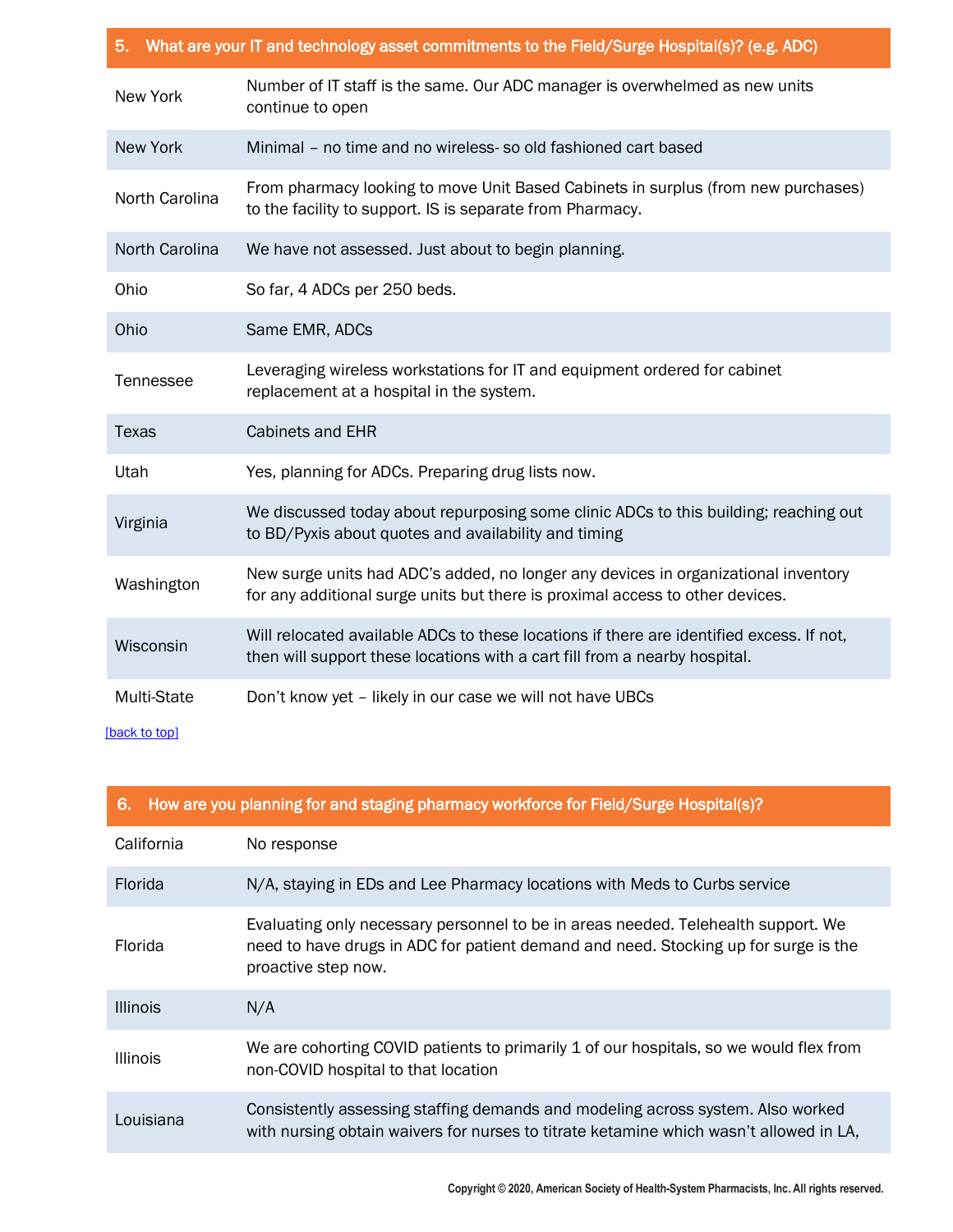# 6. How are you planning for and staging pharmacy workforce for Field/Surge Hospital(s)?

| Michigan          | Eliminating med history, medication education (may do remotely), post discharge for<br>warfarin education, eliminating narcotic monitoring, eliminate unit inspections,<br>centralized team working virtually for order verification, central IV compounding (off<br>load some work from the acute care hospitals), utilizing individuals from employee<br>"pools" established by emergency command in functions that do not require a<br>technician training/license (example: medication deliveries to patient care areas) |
|-------------------|------------------------------------------------------------------------------------------------------------------------------------------------------------------------------------------------------------------------------------------------------------------------------------------------------------------------------------------------------------------------------------------------------------------------------------------------------------------------------------------------------------------------------|
| <b>New Mexico</b> | Training for ICU level now                                                                                                                                                                                                                                                                                                                                                                                                                                                                                                   |
| New York          | Not yet. Mostly due to the fact that all the am care areas are closed so tapping into<br>that resource.                                                                                                                                                                                                                                                                                                                                                                                                                      |
| <b>New York</b>   | Using med students as pharm techs, pulling infusion staff to pharmacy, using virtual<br>staff, using virtual pool, setting up centralized order verification site at home office to<br>avoid staff going into hospital space, increasing per diems                                                                                                                                                                                                                                                                           |
| North Carolina    | Working in teams to limit exposure with 7 on 7 off schedule with the concept of<br>remote order verification in acute care space to reduce teammate exposure and keep<br>employees "fresh". Staging from existing staff with concept of rotating OT usage of<br>those on 7 day off schedule.                                                                                                                                                                                                                                 |
| North Carolina    | We have not determined this as we are just about to begin plans                                                                                                                                                                                                                                                                                                                                                                                                                                                              |
| Ohio              | TBD; would love to hear from others on this                                                                                                                                                                                                                                                                                                                                                                                                                                                                                  |
| Ohio              | Still under development                                                                                                                                                                                                                                                                                                                                                                                                                                                                                                      |
| Tennessee         | Layered approach using extended shifts, management, clinical staff, ambulatory<br>support staff, business operations staff, local College of pharmacy faculty, recent<br>retirees.                                                                                                                                                                                                                                                                                                                                           |
| Texas             | No response                                                                                                                                                                                                                                                                                                                                                                                                                                                                                                                  |
| Utah              | Using our PACE plan. The plan is developed what if we have a reduction in 80%, 60%,<br>40% in services and or staff, how would we contract? Then we say if we have double<br>the beds, what would that look like? What if we have triple the beds? We will move to<br>central distributive services at that time.                                                                                                                                                                                                            |
| Virginia          | Not planning additional FTEs; will shift from outpatient pharmacies                                                                                                                                                                                                                                                                                                                                                                                                                                                          |
| Washington        | Very dynamic, hospital census is lower than normal currently also with closed clinics<br>and reduced clinic volumes clinic provider pharmacists are being redeployed.<br>Workforce has to be very dynamic and be able to flex to where the need is.                                                                                                                                                                                                                                                                          |
| Wisconsin         | Will redeploy from areas that are not busy (retail, ambulatory care, etc.) to the<br>hospitals. Will recruit recently retired pharmacists in our networks. Will decrease the<br>amount of clinical responsibilities of our pharmacists to allow them to take care of all<br>patients. May centralize more services to be done remotely for hospitals that need<br>more assistance.                                                                                                                                           |
| Multi-State       | Telepharmacy, borrowing from other facilities, attempting to find temps/retirees/etc.                                                                                                                                                                                                                                                                                                                                                                                                                                        |
| [back to top]     |                                                                                                                                                                                                                                                                                                                                                                                                                                                                                                                              |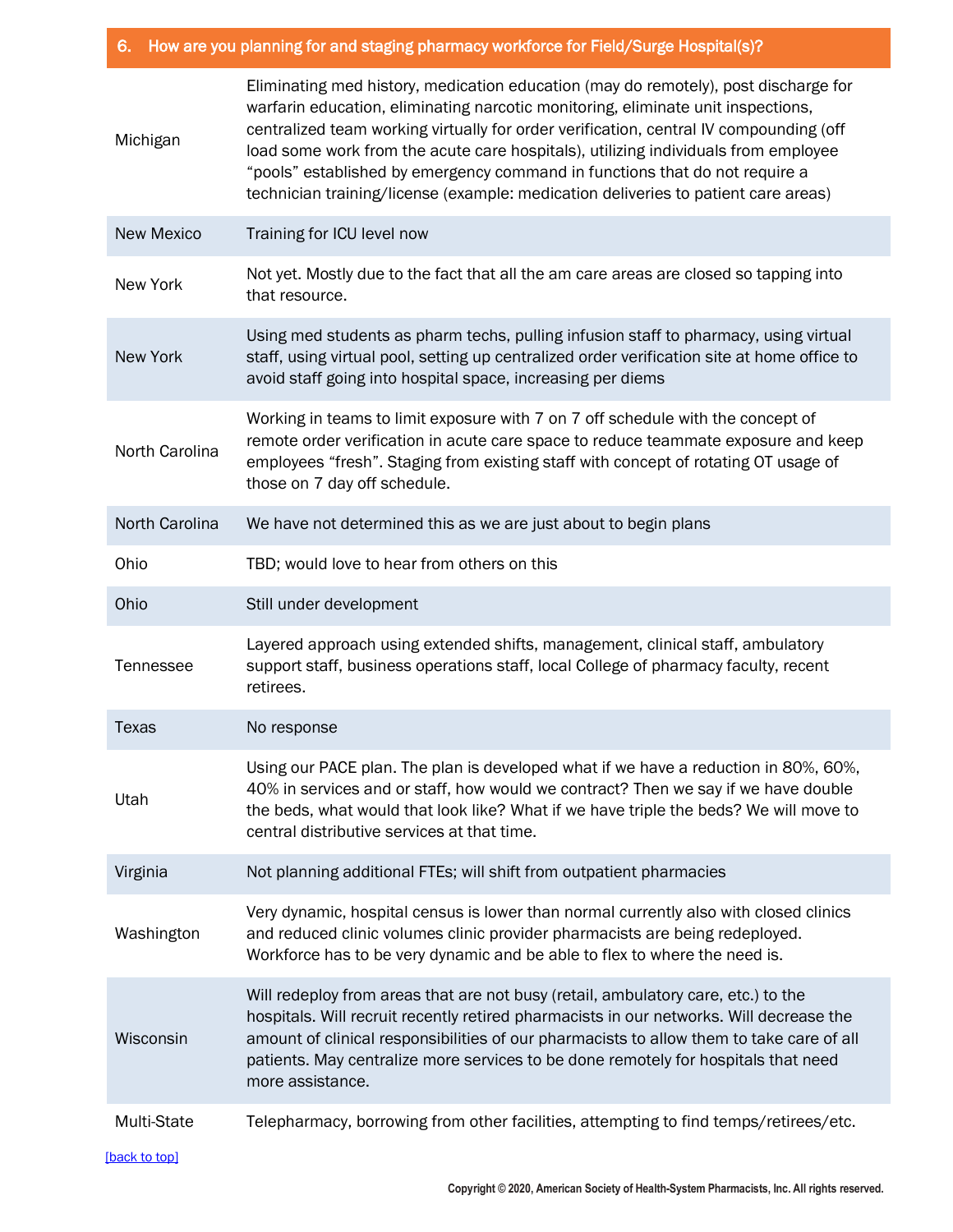# <span id="page-10-0"></span>7. Can you share where you are planning for Field/Surge Hospital(s) (e.g. medical office buildings, previously closed hospital, etc.)?

| California        | All 4 SYSTEM hospitals have Surge Tents set up outside the ED's primarily for<br>screening, not care.                                                      |
|-------------------|------------------------------------------------------------------------------------------------------------------------------------------------------------|
| Florida           | N/A                                                                                                                                                        |
| Florida           | Same Hospital. County may be standing up a tented hospital run by the county.                                                                              |
| <b>Illinois</b>   | N/A                                                                                                                                                        |
| <b>Illinois</b>   | Making our 40 bed ED to ICU, move ED to ambulatory surgery/peri-op area. Ability to<br>replicate if needed at another hospital.                            |
| Louisiana         | No response                                                                                                                                                |
| Michigan          | See response above                                                                                                                                         |
| <b>New Mexico</b> | Only thing we have stood up so far is a drive through screening area. Planning for<br>unused space in our hospitals and medical office buildings.          |
| New York          | No response                                                                                                                                                |
| <b>New York</b>   | All of the above. Surging into PACU, OR space, unused office space, space that had<br>been vacated to be demolished soon for new hospital, parking lot.    |
| North Carolina    | Medical Office Building and a facility that we would retrofit (2 x 125 bed facilities is<br>being discussed now)                                           |
| North Carolina    | Not at this time                                                                                                                                           |
| Ohio              | Evaluating arena as well as convention center                                                                                                              |
| Ohio              | Convention center                                                                                                                                          |
| Tennessee         | Currently only looking at open hospital space. Expecting other options to be on the<br>table based on patients.                                            |
| Texas             | Evolving now - will know soon                                                                                                                              |
| Utah              | Front lawn; hotels; new hospital that hasn't opened yet                                                                                                    |
| Virginia          | Previous hospital, converted to dorm rooms, still has the infrastructure in place                                                                          |
| Washington        | Previous closed units in older hospital wing.                                                                                                              |
| Wisconsin         | Locations include medical office buildings and new surgery centers that were not<br>opened yet.                                                            |
| Multi-State       | Right now, previously closed hospitals (in partnership with other health systems, i.e.<br>one system provides IT, another pharmacy, another nursing, etc.) |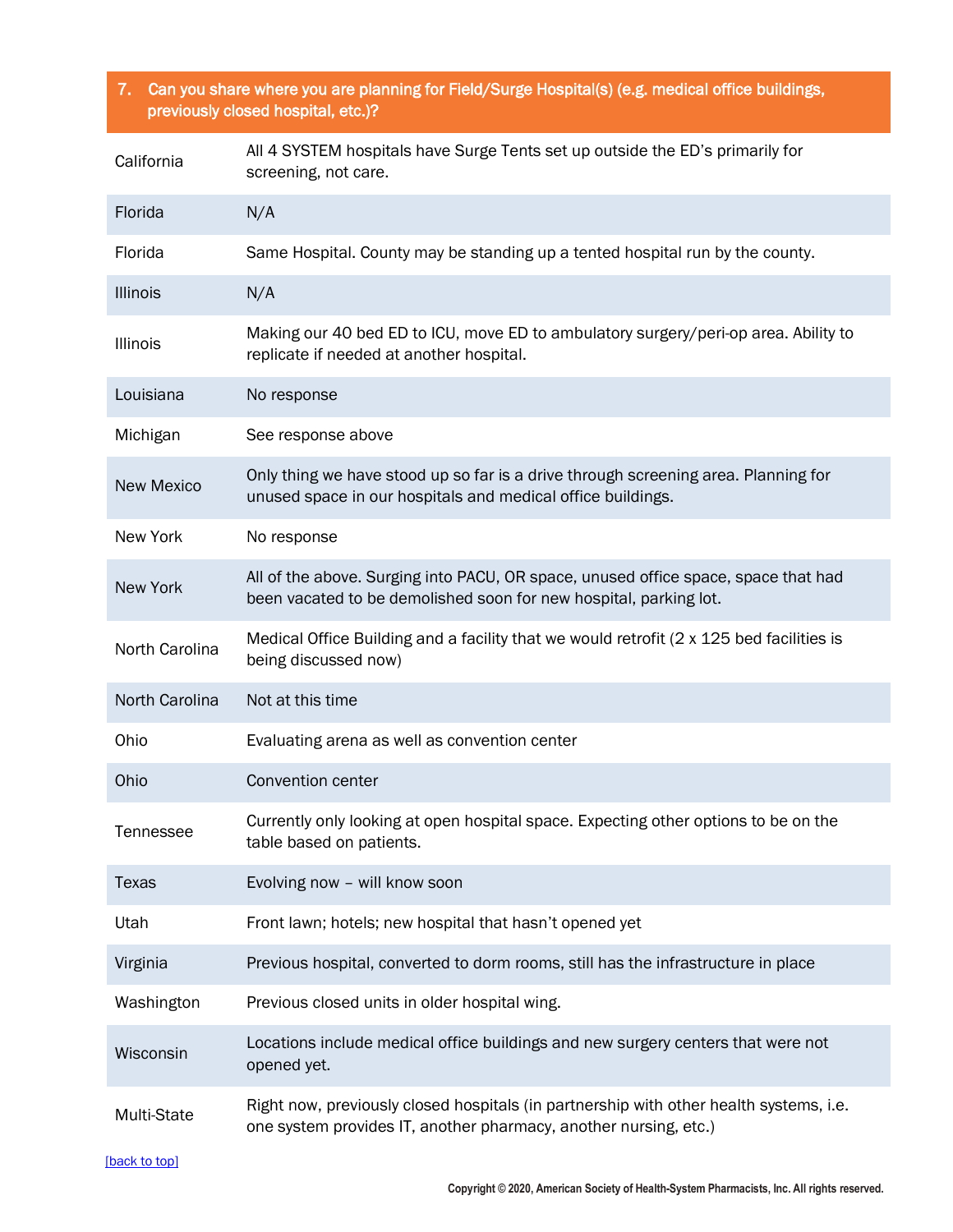<span id="page-11-0"></span>

|  |  |  |  | 8. Can you share plans for sterile compounding support for the Field/Surge Hospital(s)? |
|--|--|--|--|-----------------------------------------------------------------------------------------|
|--|--|--|--|-----------------------------------------------------------------------------------------|

| California        | No response                                                                                                                                                                                                                                                                                                                                                                                                                                                                                                                                                                                                                                                                                                                                                                          |
|-------------------|--------------------------------------------------------------------------------------------------------------------------------------------------------------------------------------------------------------------------------------------------------------------------------------------------------------------------------------------------------------------------------------------------------------------------------------------------------------------------------------------------------------------------------------------------------------------------------------------------------------------------------------------------------------------------------------------------------------------------------------------------------------------------------------|
| Florida           | ED tents set up                                                                                                                                                                                                                                                                                                                                                                                                                                                                                                                                                                                                                                                                                                                                                                      |
| Florida           | IV compounding rooms in hospitals for mixing and follow hospital protocol for<br>emergency mixing; maximized premixed drugs wherever possible.                                                                                                                                                                                                                                                                                                                                                                                                                                                                                                                                                                                                                                       |
| <b>Illinois</b>   | N/A                                                                                                                                                                                                                                                                                                                                                                                                                                                                                                                                                                                                                                                                                                                                                                                  |
| Illinois          | No changes, out of central pharmacy                                                                                                                                                                                                                                                                                                                                                                                                                                                                                                                                                                                                                                                                                                                                                  |
| Louisiana         | No response                                                                                                                                                                                                                                                                                                                                                                                                                                                                                                                                                                                                                                                                                                                                                                          |
| Michigan          | We are setting up a central sterile compounding location in a recently vacated "old<br>central pharmacy". They relocated to a new area/pharmacy in the hospital and the old<br>pharmacy was still intact. No need to obtain license as same physical address as<br>existing acute care pharmacy on that hospital campus. We completed through clean,<br>established staffing, stocked, secured refrigerator/freezers and determined<br>distribution process to our other 7 hospitals over the last 4 days. Compounding begun<br>on day 4. The goal it to batch prepare IV products that we do a significant volume of at<br>our acute care sites, freeing up their IV compounding resources to assist with<br>increasing volumes. For example: we are starting with Vancomycin bags. |
| <b>New Mexico</b> | Will use hospital pharmacy IV rooms and transport. Will make immediate use when<br>necessary.                                                                                                                                                                                                                                                                                                                                                                                                                                                                                                                                                                                                                                                                                        |
| New York          | Around the clock use of clean room. We've had 3 pharmacists compounding all night<br>long.                                                                                                                                                                                                                                                                                                                                                                                                                                                                                                                                                                                                                                                                                           |
| <b>New York</b>   | Increased 503b support                                                                                                                                                                                                                                                                                                                                                                                                                                                                                                                                                                                                                                                                                                                                                               |
| North Carolina    | Move clean room supplies to service the unit as SCA.                                                                                                                                                                                                                                                                                                                                                                                                                                                                                                                                                                                                                                                                                                                                 |
| North Carolina    | <b>TBD</b>                                                                                                                                                                                                                                                                                                                                                                                                                                                                                                                                                                                                                                                                                                                                                                           |
| Ohio              | Considering immediate use compounding versus standing up a modular clean<br>room. Anticipate current number of available vendors that can install pre-fab clean<br>rooms quickly will not meet demand. Also considering relocating unused glove boxes.                                                                                                                                                                                                                                                                                                                                                                                                                                                                                                                               |
| Ohio              | Still under development                                                                                                                                                                                                                                                                                                                                                                                                                                                                                                                                                                                                                                                                                                                                                              |
| Tennessee         | Plan to support from existing infrastructure, depending on availability of PPE.                                                                                                                                                                                                                                                                                                                                                                                                                                                                                                                                                                                                                                                                                                      |
| Texas             | Depending how far from an existing hospital, may make there and move over                                                                                                                                                                                                                                                                                                                                                                                                                                                                                                                                                                                                                                                                                                            |
| Utah              | Centralize everything then deliver                                                                                                                                                                                                                                                                                                                                                                                                                                                                                                                                                                                                                                                                                                                                                   |
| Virginia          | No pharmacy planned; will prepare and dispense from the main hospital under<br>emergency regulations from the state                                                                                                                                                                                                                                                                                                                                                                                                                                                                                                                                                                                                                                                                  |
| Washington        | Centralized main facilities                                                                                                                                                                                                                                                                                                                                                                                                                                                                                                                                                                                                                                                                                                                                                          |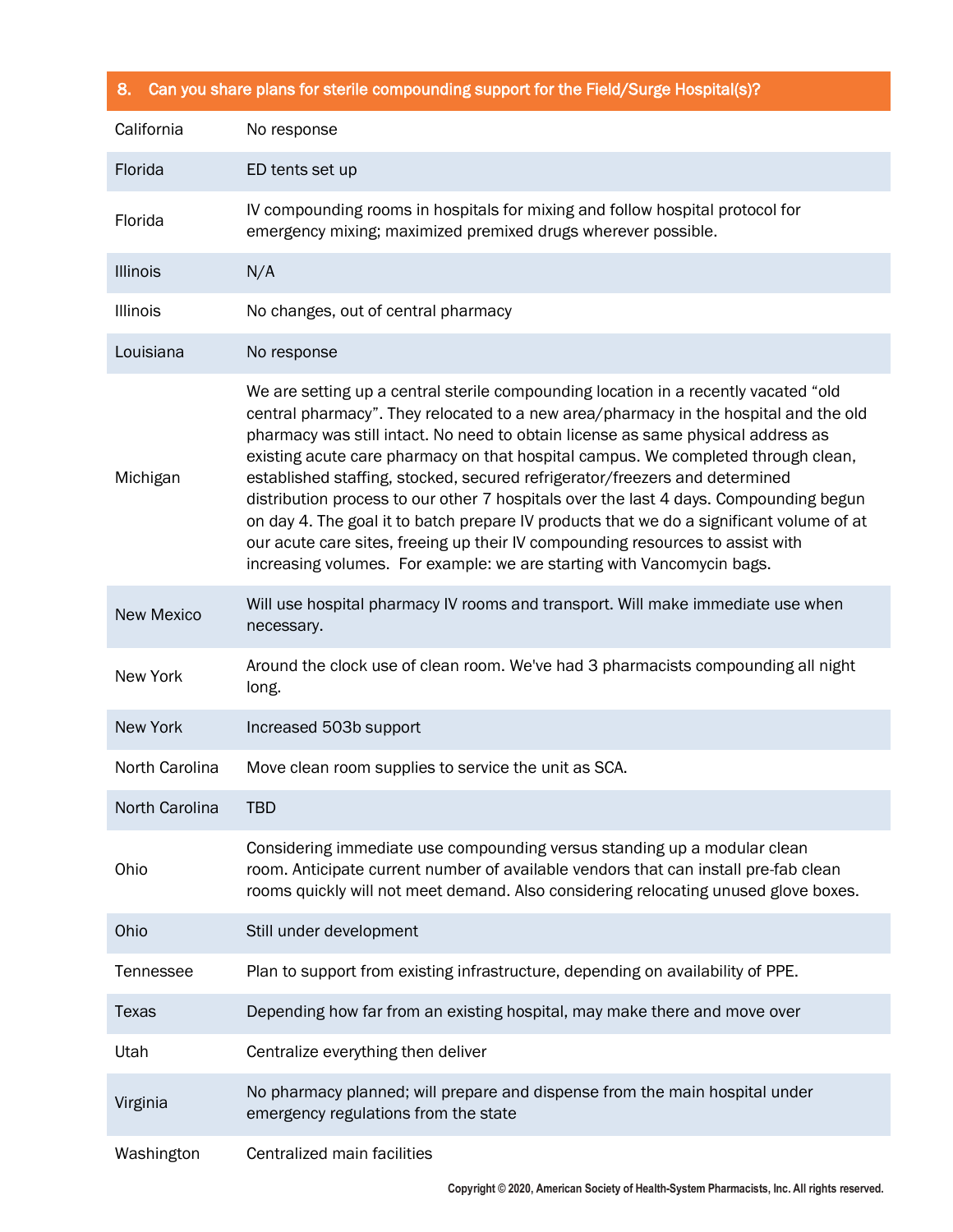|             | 8. Can you share plans for sterile compounding support for the Field/Surge Hospital(s)?                                |
|-------------|------------------------------------------------------------------------------------------------------------------------|
| Wisconsin   | Putting plans together to support IV compounding at another facility and deliver a cart<br>fill to the surge hospital. |
| Multi-State | Probably transferring from nearby hospital(s), in progress now                                                         |

<span id="page-12-0"></span>

| 9. Other advice?  |                                                                                                                                                                                                                                                                                                                                                                                                                                                                                                                                                                                                                                                                                                                                                                                                                                                                                                                                                                            |  |
|-------------------|----------------------------------------------------------------------------------------------------------------------------------------------------------------------------------------------------------------------------------------------------------------------------------------------------------------------------------------------------------------------------------------------------------------------------------------------------------------------------------------------------------------------------------------------------------------------------------------------------------------------------------------------------------------------------------------------------------------------------------------------------------------------------------------------------------------------------------------------------------------------------------------------------------------------------------------------------------------------------|--|
| California        | No response                                                                                                                                                                                                                                                                                                                                                                                                                                                                                                                                                                                                                                                                                                                                                                                                                                                                                                                                                                |  |
| Florida           | No response                                                                                                                                                                                                                                                                                                                                                                                                                                                                                                                                                                                                                                                                                                                                                                                                                                                                                                                                                                |  |
| Florida           | No response                                                                                                                                                                                                                                                                                                                                                                                                                                                                                                                                                                                                                                                                                                                                                                                                                                                                                                                                                                |  |
| <b>Illinois</b>   | We are moving to universal cloth masking tomorrow in all non-COVID and non-PUI<br>areas. The purpose is to protect others from you and enhance our social distancing<br>efforts. B.) Very happy we had a good number of spare UBC and jacks where we can<br>plug them in. It would be difficult to manage the med needs without them.                                                                                                                                                                                                                                                                                                                                                                                                                                                                                                                                                                                                                                      |  |
| <b>Illinois</b>   | No response                                                                                                                                                                                                                                                                                                                                                                                                                                                                                                                                                                                                                                                                                                                                                                                                                                                                                                                                                                |  |
| Louisiana         | No response                                                                                                                                                                                                                                                                                                                                                                                                                                                                                                                                                                                                                                                                                                                                                                                                                                                                                                                                                                |  |
| Michigan          | Time to great creative and innovative! Not business as usual. Team approach. Needs<br>regular/constant communication across health system (in pharmacy have every other<br>day Director calls, and 2 times per week calls with all our pharmacy buyers/<br>managers/directors focused on supplies updates/issues)                                                                                                                                                                                                                                                                                                                                                                                                                                                                                                                                                                                                                                                          |  |
| <b>New Mexico</b> | No response                                                                                                                                                                                                                                                                                                                                                                                                                                                                                                                                                                                                                                                                                                                                                                                                                                                                                                                                                                |  |
| New York          | Medical gases being used quite a lot now                                                                                                                                                                                                                                                                                                                                                                                                                                                                                                                                                                                                                                                                                                                                                                                                                                                                                                                                   |  |
| <b>New York</b>   | Having a plan for the investigational drugs and the treatment of cytokine storm -<br>agreement between ID, ICU, oncology specialists in CRS. Updating treatment plans for<br>all staff - new staff, folks doing different jobs, etc. to an intranet site or to be printed<br>and posted places. Establishing a virtual COVID inventory in Willow inventory to use for<br>stocked drugs at one central location so other sites can 'purchase' from it when ABC<br>is short. Establishing a lead person to coordinate sharing among sites and logistics for<br>stat deliveries - much more than we've ever done before. Assisting with HOSPICE kits<br>for discharging from ED/hospital or from virtual visits - Hospices are not going into<br>COVID + homes and family members don't want family. To die alone in hospital - so<br>new process for dispensing kits with morphine/lorazepam/Haldol/atropine drops to<br>be delivered to patient homes or dispensed from rx. |  |
| North Carolina    | No response                                                                                                                                                                                                                                                                                                                                                                                                                                                                                                                                                                                                                                                                                                                                                                                                                                                                                                                                                                |  |
| North Carolina    | No response                                                                                                                                                                                                                                                                                                                                                                                                                                                                                                                                                                                                                                                                                                                                                                                                                                                                                                                                                                |  |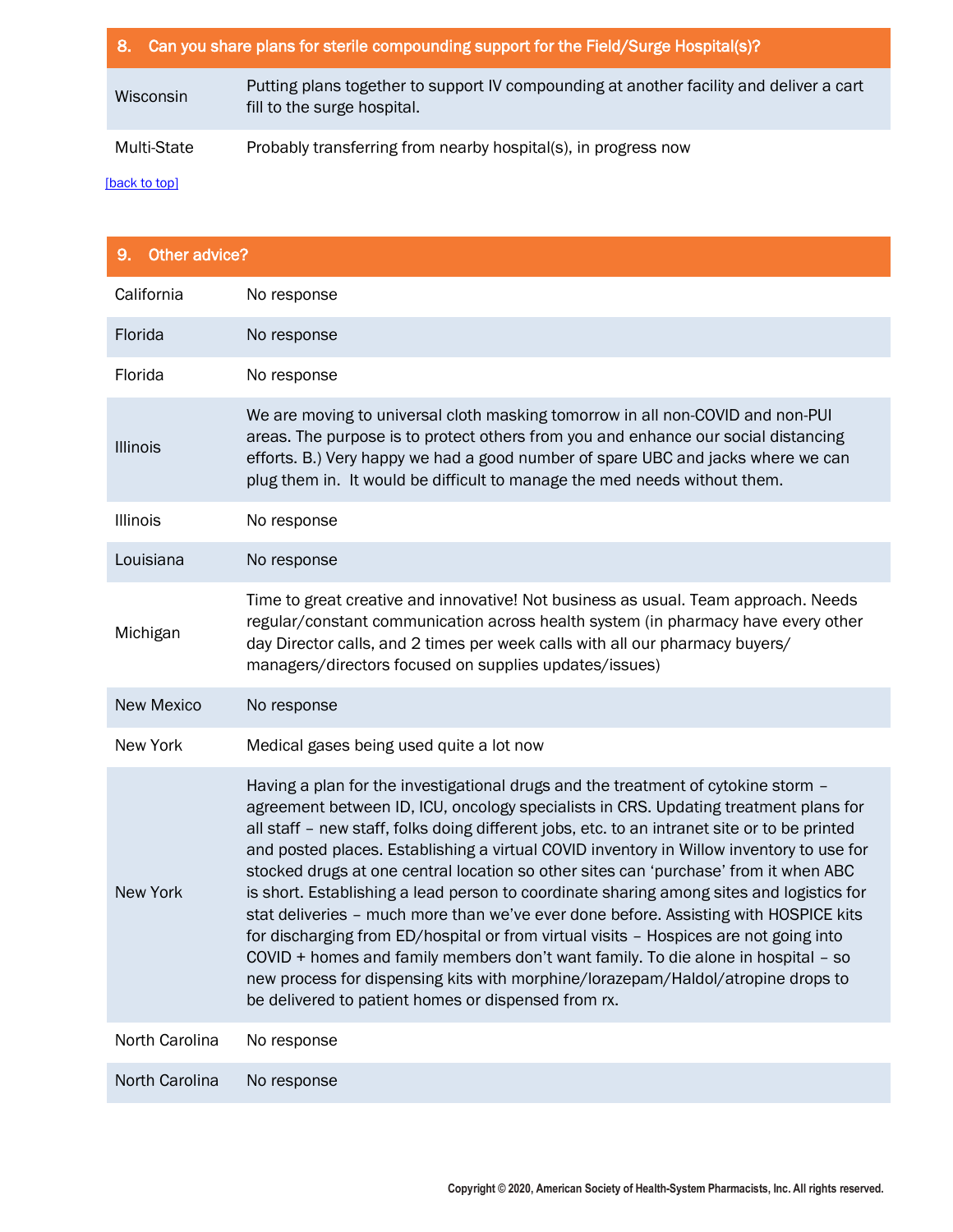| Other advice?<br>9. |                                                                                                                                                                                                                                                                                                                                                               |  |
|---------------------|---------------------------------------------------------------------------------------------------------------------------------------------------------------------------------------------------------------------------------------------------------------------------------------------------------------------------------------------------------------|--|
| Ohio                | Pulled drug utilization and LOS data for ARDS patients for 12 months to anticipate<br>amount of inventory needed to scale up the critical care beds (similar to what we did<br>for the non-ICU surge hospital planning). Will need to layer in potential COVID-19<br>treatments.                                                                              |  |
| Ohio                | No response                                                                                                                                                                                                                                                                                                                                                   |  |
| Tennessee           | No response                                                                                                                                                                                                                                                                                                                                                   |  |
| Texas               | No response                                                                                                                                                                                                                                                                                                                                                   |  |
| Utah                | No response                                                                                                                                                                                                                                                                                                                                                   |  |
| Virginia            | It's a work in progress; be flexible and rise to the occasion!                                                                                                                                                                                                                                                                                                |  |
| Washington          | No response                                                                                                                                                                                                                                                                                                                                                   |  |
| Wisconsin           | Decisions need to be made more rapidly from top down to allow quick planning, but<br>don't make decisions in fear. We have daily calls from the pharmacy leaders to<br>communicate critical COVID-19 business. Have clear and frequent communication<br>(emails, webinars, etc.) to front line employees to lessen amount of separate emails<br>they receive. |  |
| <b>Multi-State</b>  | Keep asking! Lots of unknowns right now.                                                                                                                                                                                                                                                                                                                      |  |
| [back to top]       |                                                                                                                                                                                                                                                                                                                                                               |  |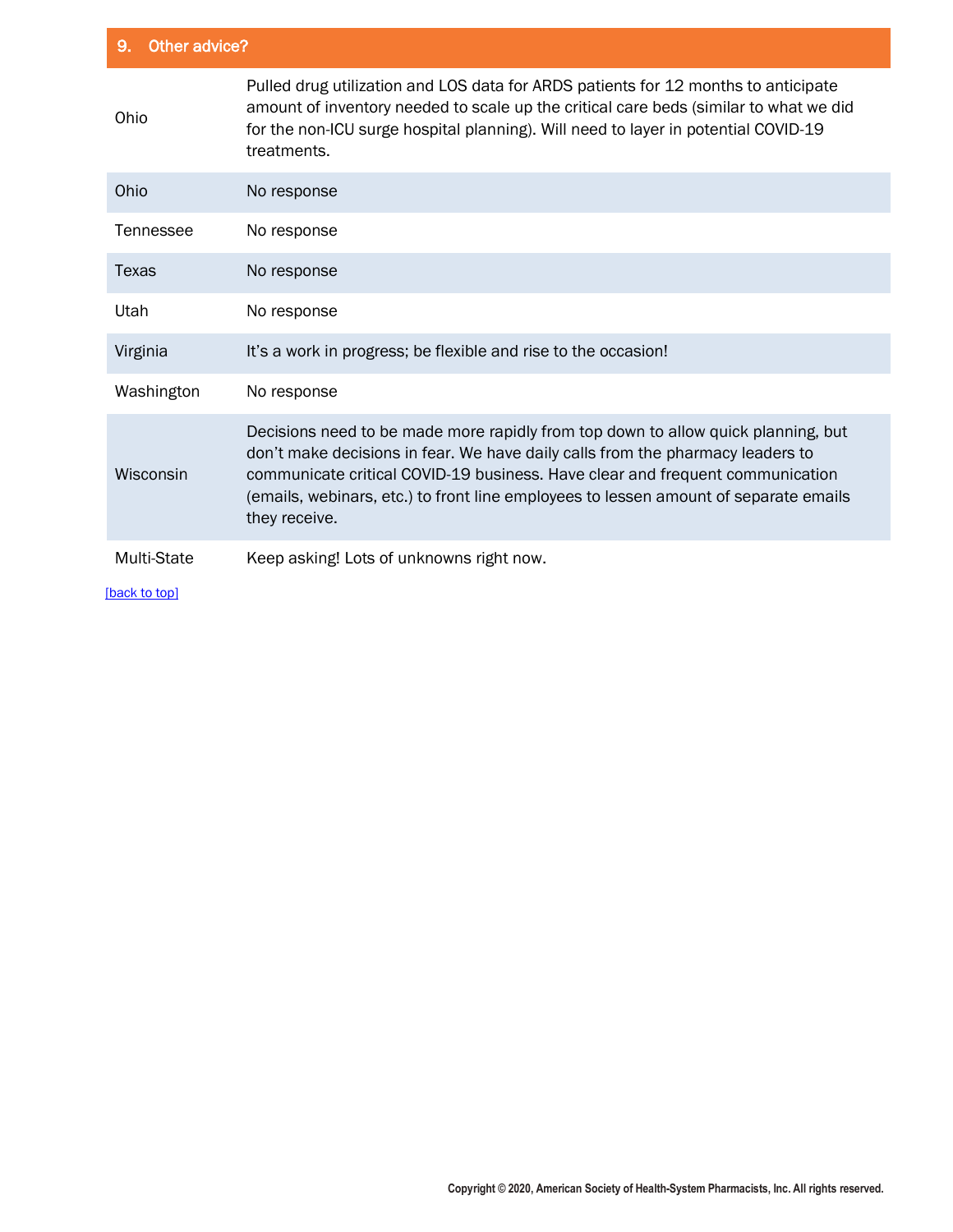# <span id="page-14-0"></span>**CALIFORNIA**

1. Are you setting up your Field/Surge Hospital(s) pharmacy(s) as (a) virtual unit of a hospital or (b) obtaining Board of Pharmacy approvals to separately license?

We at HOSPITAL are working closely with County on all surge planning. There are plans to re-open former hospital facilities, use hotels for lower care patients such as SNF. We do not have official information from the Feds on field hospital set up nor what our role would be. We are in active surge planning.

2. Have you been successful in obtaining new supplier agreements or "ship to" for new site of care if needed?

### No response

- 3. How have you executed your modeling for the Field/Surge Hospital(s):
	- (a) Number of patients?
	- (b) Number of weeks?
	- (c) Assessment of historic drug use on patient population(s) to be placed in Field/Surge Hospital(s)?

#### No response

- 4. What is your model for establishing number of new ICU beds?
	- (a) In your current facilities?
	- (b) In your current or planned Field/Surge Hospital(s)?

#### No response

5. What are your IT and technology asset commitments to the Field/Surge Hospital(s)? (e.g. ADC)

No response

6. How are you planning for and staging pharmacy workforce for Field/Surge Hospital(s)?

#### No response

7. Can you share where you are planning for Field/Surge Hospital(s) (e.g. medical office buildings, previously closed hospital, etc.)?

All 4 SYSTEM hospitals have Surge Tents set up outside the ED's primarily for screening, not care

8. Can you share plans for sterile compounding support for the Field/Surge Hospital(s)?

No response

9. Other advice?

No response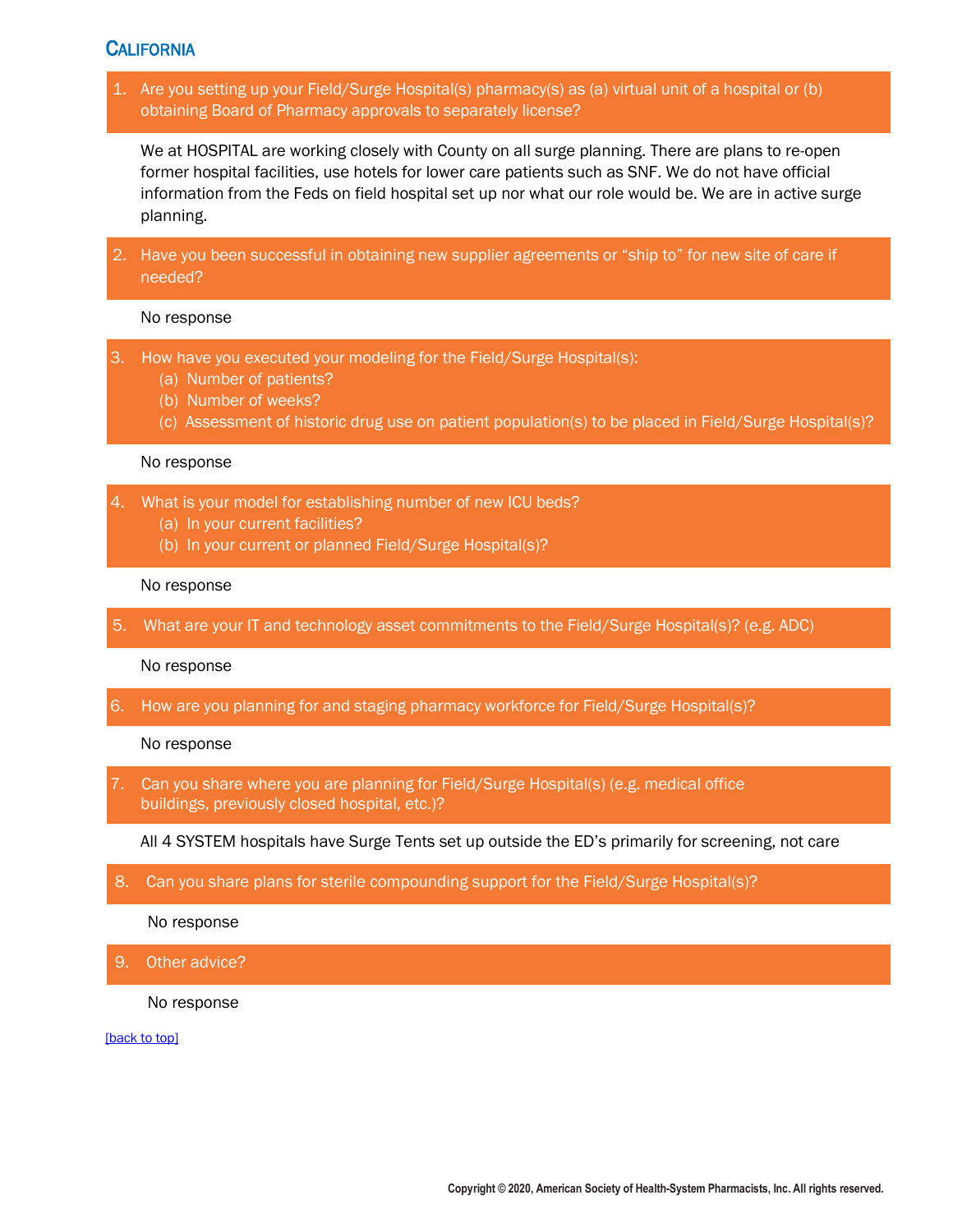# <span id="page-15-0"></span>FLORIDA (2 responses)

1. Are you setting up your Field/Surge Hospital(s) pharmacy(s) as (a) virtual unit of a hospital or (b) obtaining Board of Pharmacy approvals to separately license?

Tents in association with 5 EDs

We have tents outside of our ED for triage of patients. Each hospital has dedicated surge areas to prep for surge. Elective and non-essential cases deferred in prep for surge. All hospitals supported by the hospital pharmacy department with corporate pharmacy/procurement managing inventories of what we think will be critical medications for surge preparedness. Clinical P and T committee meets twice weekly to evaluate medication treatment case studies and truly vet what has validity and what does not based on strength of data.

## 2. Have you been successful in obtaining new supplier agreements or "ship to" for new site of care if needed?

Not necessary, not required

Hospital are all on campus so we ship to normal pathways and distribute. Including mobilizing pyxis into the ED tent areas.

- 3. How have you executed your modeling for the Field/Surge Hospital(s):
	- (a) Number of patients?
	- (b) Number of weeks?
	- (c) Assessment of historic drug use on patient population(s) to be placed in Field/Surge Hospital(s)?
	- (a) Variable, not an issue of excessive volume yet
	- (b) Set up this week
	- (c) Small selection of medications (5)
	- (a) Monitoring ICU beds with vent capacity.
	- (b) Patient volumes; and turning non ICU areas into cohort areas with equipment for COVID surge of critical care for supportive care.
	- (c) All in house. With decreases in current volumes by 30 percent these should offset. But looking at critical care support drugs based on a team of formulary management subcommittee that meets twice weekly.

### 4. What is your model for establishing number of new ICU beds?

- (a) In your current facilities?
- (b) In your current or planned Field/Surge Hospital(s)?

#### Creating COVID-19 Units at each hospital

- (a) Yes
- (b) No
- (a) Yes. # of vents we have and ability to possibly use vents on multiple patient with similar settings being evaluated if we need to double up because of vent shortages.
- (b) ICU beds for surge. Each hospital.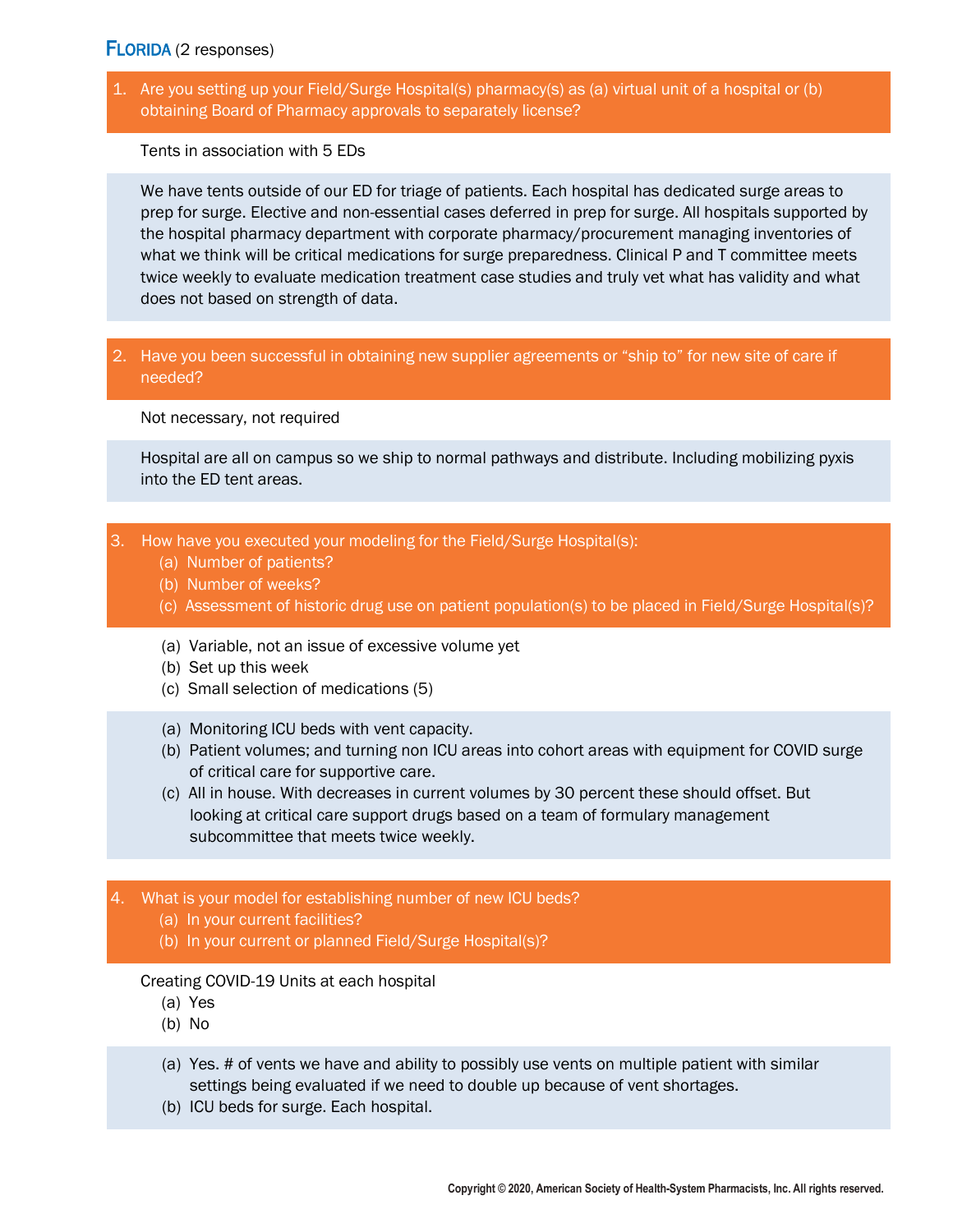### 5. What are your IT and technology asset commitments to the Field/Surge Hospital(s)? (e.g. ADC)

WIFI in tents and iPads

ADC outside of our ED in triage areas currently. Purchased IPADS for telehealth management and prevention of spread as strategy wherever possible.

### 6. How are you planning for and staging pharmacy workforce for Field/Surge Hospital(s)?

N/A, staying in EDs and Lee Pharmacy locations with Meds to Curbs service

Evaluating only necessary personnel to be in areas needed. Telehealth support. We need to have drugs in ADC for patient demand and need. Stocking up for surge is the proactive step now.

7. Can you share where you are planning for Field/Surge Hospital(s) (e.g. medical office buildings, previously closed hospital, etc.)?

N/A

Same Hospital. County may be standing up a tented hospital run by the county.

### 8. Can you share plans for sterile compounding support for the Field/Surge Hospital(s)?

ED tents set up

IV compounding rooms in hospitals for mixing and follow hospital protocol for emergency mixing; maximized premixed drugs wherever possible.

## 9. Other advice?

No response

No response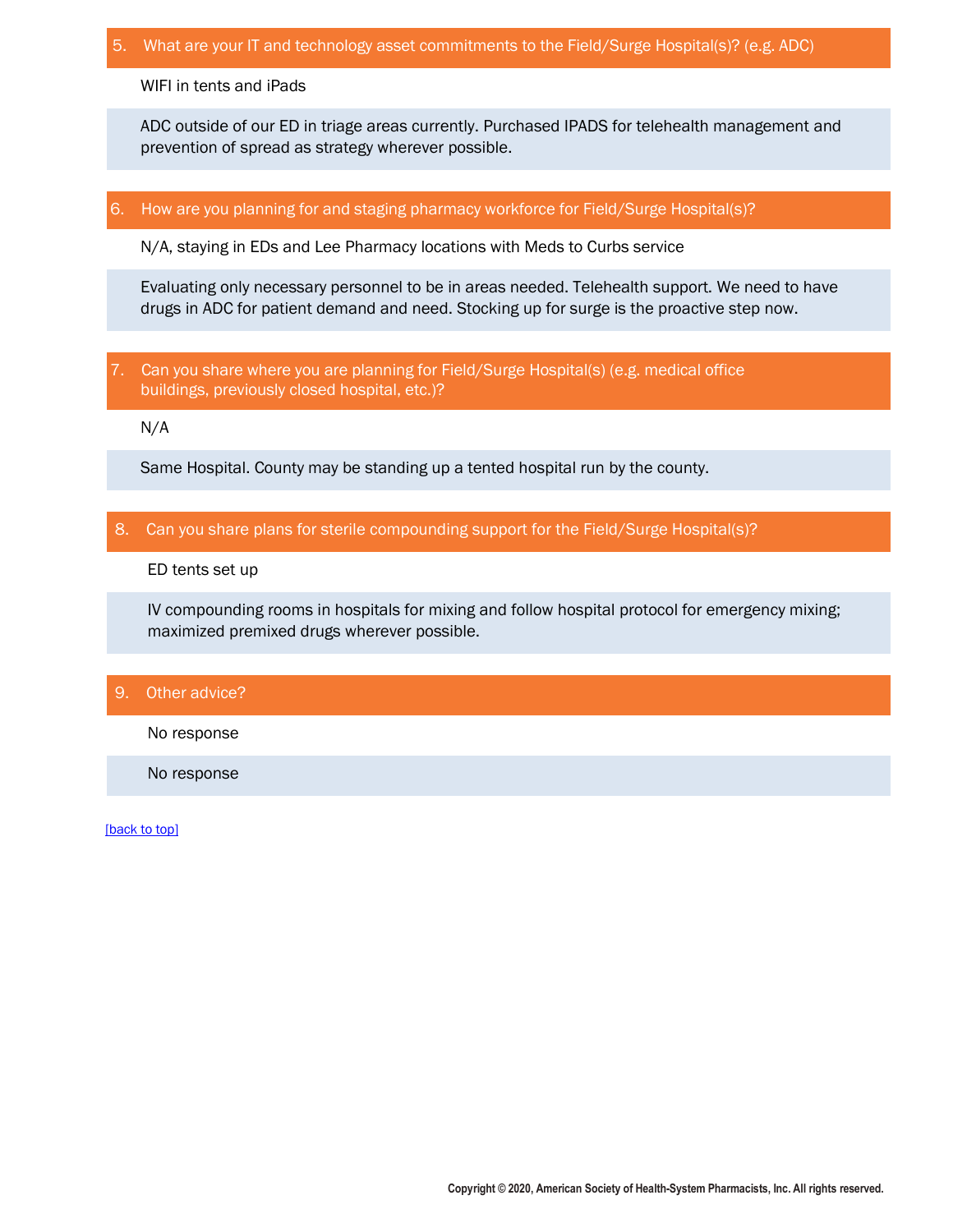## <span id="page-17-0"></span>ILLINOIS (2 responses)

# 1. Are you setting up your Field/Surge Hospital(s) pharmacy(s) as (a) virtual unit of a hospital or (b) obtaining Board of Pharmacy approvals to separately license?

The city is considering setting up a field hospital at the convention center. It will be staffed by the Army Corps of Engineers. We are looking at expanding adult space into our pediatric hospital and also converting the post anesthetic care unit to a nursing unit for COVID patients. We have added extra Omni cells with critical care meds to med/surg units. We have also added COVID meds like hydroxychloroquine, but are controlling them like controlled substances to avoid pilferage. We are establishing an outpatient COVID and PUI clinic for ambulatory patients (e.g. cancer patients with COVID) that do not need to be hospitalized but need care. One end of the clinic is for PUIs and the other is for COVID positives. Each have their own dedicated elevator. We are still figuring out meds there.

No, it will be within the walls of one of our hospitals

## 2. Have you been successful in obtaining new supplier agreements or "ship to" for new site of care if needed?

Lots of drop ship from manufacturers. One new agreement for a 503B compounder.

N/A

- 3. How have you executed your modeling for the Field/Surge Hospital(s):
	- (a) Number of patients?
	- (b) Number of weeks?
	- (c) Assessment of historic drug use on patient population(s) to be placed in Field/Surge Hospital(s)?

Both HOSPITAL and NIEGHBORING HOSPITAL are doing daily modeling. We both predict having our beds entirely full between Monday and Wednesday. The city of Chicago predicts about three days longer.

- (a) Yes, expect surge by end of next week in our state
- (b) No response
- (c) Yes, critical care drugs
- 4. What is your model for establishing number of new ICU beds?
	- (a) In your current facilities?
	- (b) In your current or planned Field/Surge Hospital(s)?

#### Creating COVID-19 Units at each hospital

- (a) We use our med-surg beds when we run out of ICU beds. We have added extra UBC with critical care meds to med/surg units. We are fortunate that in our new hospital we can convert all of our rooms to negative pressure.
- (b) No response
- (a) Be able to double, with plans for more beyond that capacity
- (b) Within current space of hospital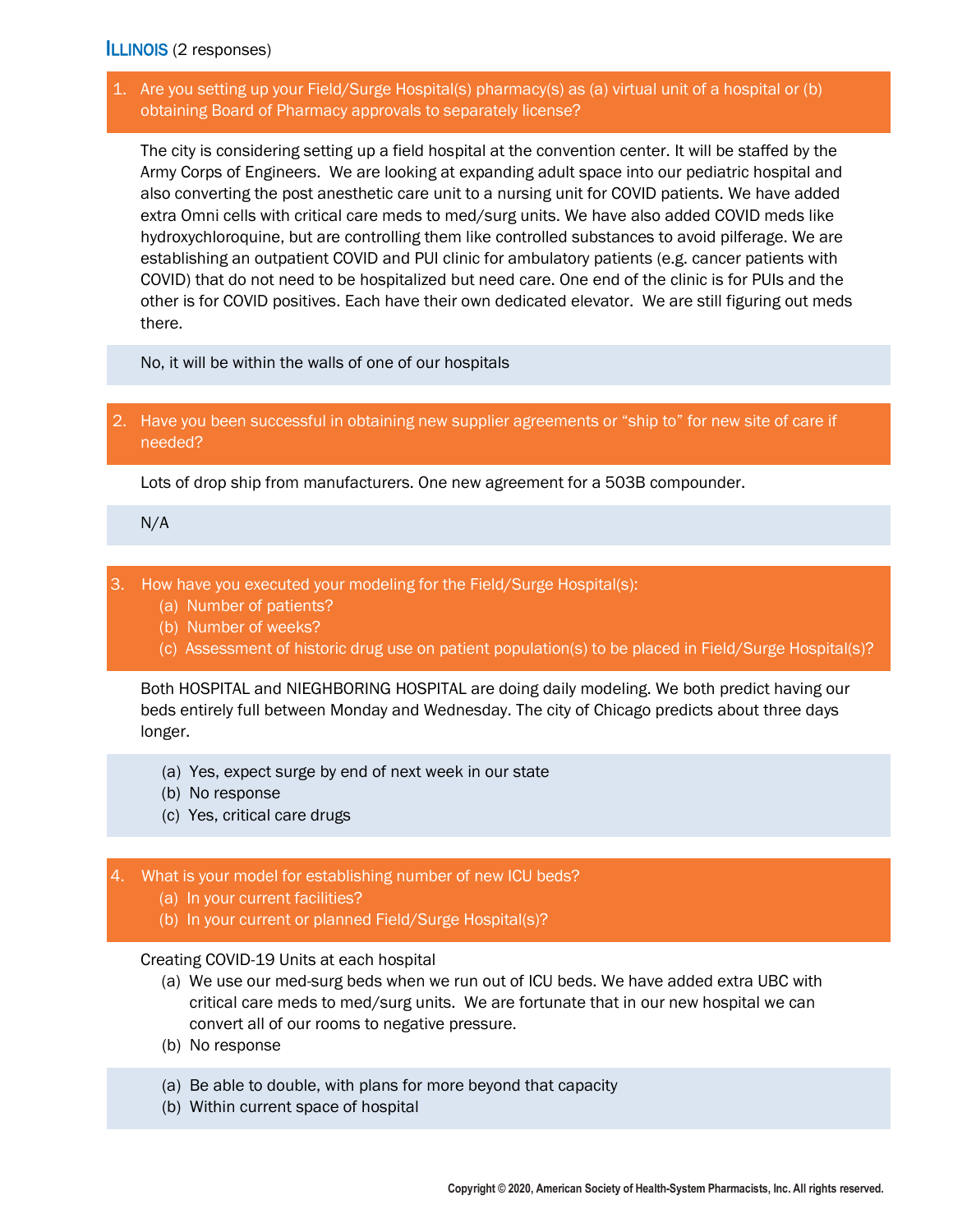### 5. What are your IT and technology asset commitments to the Field/Surge Hospital(s)? (e.g. ADC)

N/A

ADC

### 6. How are you planning for and staging pharmacy workforce for Field/Surge Hospital(s)?

N/A

We are cohorting COVID patients to primarily 1 of our hospitals, so we would flex from non-COVID hospital to that location

## 7. Can you share where you are planning for Field/Surge Hospital(s) (e.g. medical office buildings, previously closed hospital, etc.)?

N/A

Making our 40 bed ED to ICU, move ED to ambulatory surgery/peri-op area. Ability to replicate if needed at another hospital.

## 8. Can you share plans for sterile compounding support for the Field/Surge Hospital(s)?

N/A

No changes, out of central pharmacy

## 9. Other advice?

We are moving to universal cloth masking tomorrow in all non-COVID and non-PUI areas. The purpose is to protect others from you and enhance our social distancing efforts. B.) Very happy we had a good number of spare UBC and jacks where we can plug them in. It would be difficult to manage the med needs without them.

No response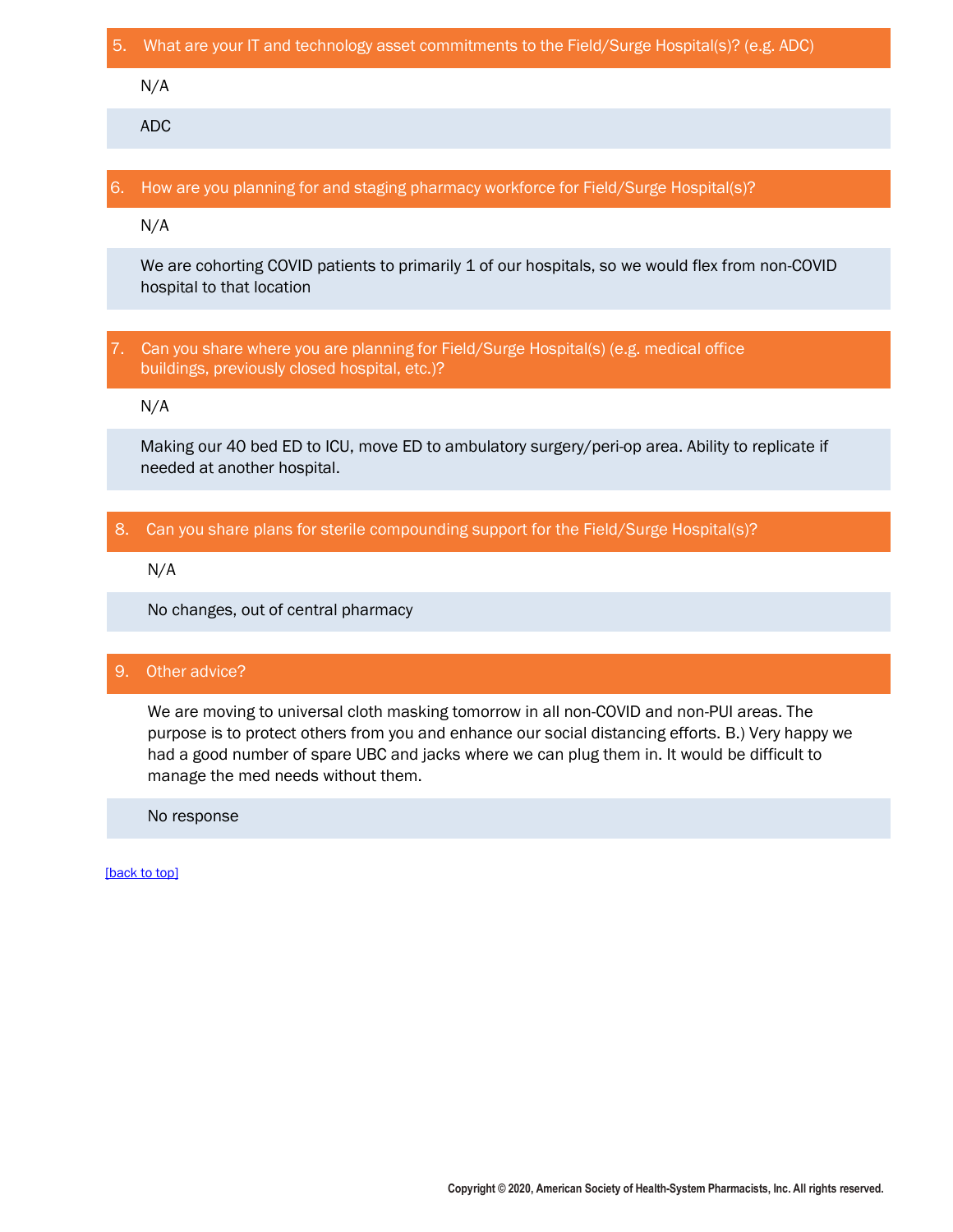## <span id="page-19-0"></span>**LOUISIANA**

1. Are you setting up your Field/Surge Hospital(s) pharmacy(s) as (a) virtual unit of a hospital or (b) obtaining Board of Pharmacy approvals to separately license?

Some sites investigating; working with board on virtual everything

2. Have you been successful in obtaining new supplier agreements or "ship to" for new site of care if needed?

Centralizing order and receipt for entire system. Supply is for system and move as needed in state and outside state. Boards approved.

- 3. How have you executed your modeling for the Field/Surge Hospital(s):
	- (a) Number of patients?
	- (b) Number of weeks?
	- (c) Assessment of historic drug use on patient population(s) to be placed in Field/Surge Hospital(s)?

Worked with wholesalers and suppliers to obtain relief on allocations for non-controlled and controlled substances to ensure overall supply continuity.

- (a) No response
- (b) No response
- (c) Have prepared to be able move drug across state lines as well as when under common ownership facilities. Have worked with MS and LA Boards of Rx for approvals
- 4. What is your model for establishing number of new ICU beds?
	- (a) In your current facilities?
	- (b) In your current or planned Field/Surge Hospital(s)?

No response

5. What are your IT and technology asset commitments to the Field/Surge Hospital(s)? (e.g. ADC)

The tent field will probably use like home/outpt model. We are expanding in existing facilities or refitting.

6. How are you planning for and staging pharmacy workforce for Field/Surge Hospital(s)?

Consistently assessing staffing demands and modeling across system. Also worked with nursing obtain waivers for nurses to titrate ketamine which wasn't allowed in LA.

7. Can you share where you are planning for Field/Surge Hospital(s) (e.g. medical office buildings, previously closed hospital, etc.)?

No response

8. Can you share plans for sterile compounding support for the Field/Surge Hospital(s)?

No response

9. Other advice?

No response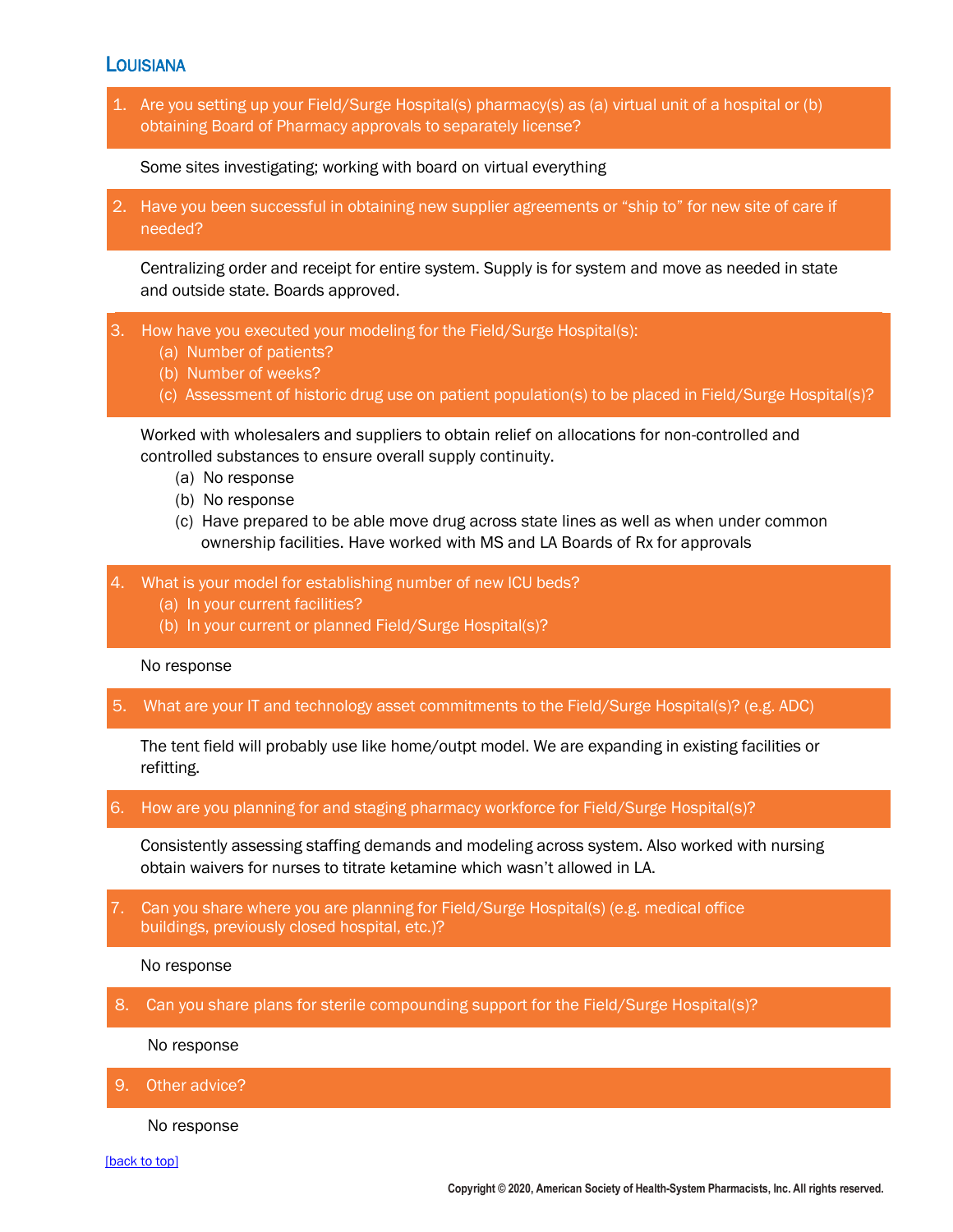# <span id="page-20-0"></span>**MICHIGAN**

1. Are you setting up your Field/Surge Hospital(s) pharmacy(s) as (a) virtual unit of a hospital or (b) obtaining Board of Pharmacy approvals to separately license?

First phase of surge plan in play: establish COVID cohorted units for COVID positive and pending results. These are in current hospitals with acute care hospitals. Adding ICU beds in pre and post op areas.

Second phase of surge plan began executing today: 1 hospital (already has acute care pharmacy) converting to COVID hospital. Shutting down Emergency Center to turn into ICU unit, pre and post op surgery for ICU unit. Typically inpatient census is 80 patients and about 30 obs with 12 ICU beds. Ramping up to a hospital of 233 beds with 66 ICU beds.

Third phase: utilize "large box" ambulatory buildings as "hospitals" for non-COVID stable patients. Have not executed but could. In that event, will service from Acute Care hospitals with frequent/regular deliveries to these locations

2. Have you been successful in obtaining new supplier agreements or "ship to" for new site of care if needed?

## N/A

- 3. How have you executed your modeling for the Field/Surge Hospital(s):
	- (a) Number of patients?
	- (b) Number of weeks?
	- (c) Assessment of historic drug use on patient population(s) to be placed in Field/Surge Hospital(s)?

See above surge plan (note: our business intelligence group at HOSPITAL has completed modeling to identify the surge volume of patients including ICU breakdown).

- (a) No response
- (b) No response
- (c) Several of our pharmacy team members are completing assessment of historical drug use, current use, and projected used based on surge predictions described above.
- 4. What is your model for establishing number of new ICU beds?
	- (a) In your current facilities?
	- (b) In your current or planned Field/Surge Hospital(s)?
	- (a) Converted all pre-op and post-op locations as ICUs, converted hospital to focus on COVID (described above) will also convert Emergency to ICU unit
	- (b) No response

## 5. What are your IT and technology asset commitments to the Field/Surge Hospital(s)? (e.g. ADC)

Only what we already have at the site

### 6. How are you planning for and staging pharmacy workforce for Field/Surge Hospital(s)?

Eliminating med history, medication education (may do remotely), post discharge for warfarin education, eliminating narcotic monitoring, eliminate unit inspections, centralized team working virtually for order verification, central IV compounding (off load some work from the acute care hospitals), utilizing individuals from employee "pools" established by emergency command in functions that do not require a technician training/license (example: medication deliveries to patient care areas)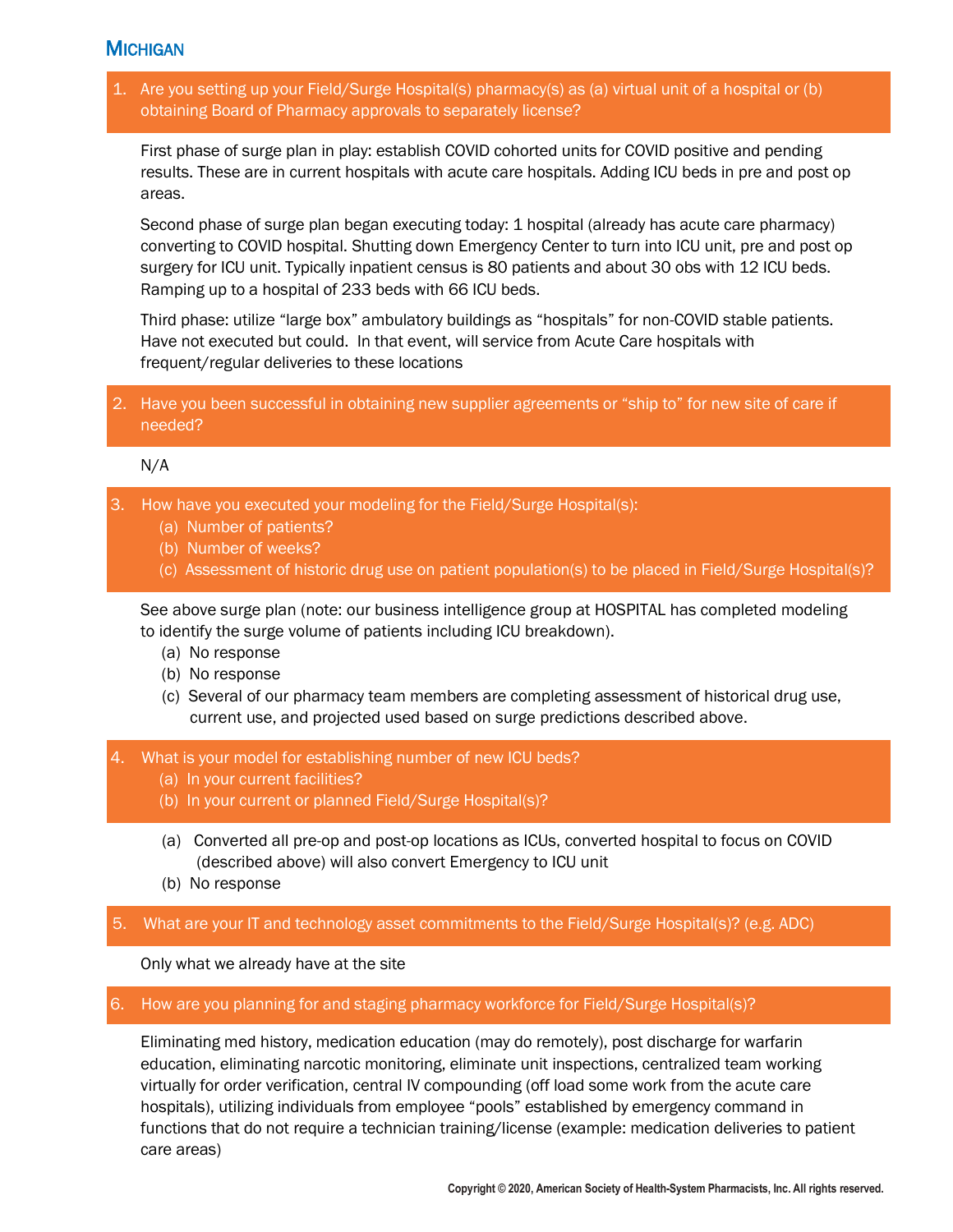## 7. Can you share where you are planning for Field/Surge Hospital(s) (e.g. medical office buildings, previously closed hospital, etc.)?

### See above

## 8. Can you share plans for sterile compounding support for the Field/Surge Hospital(s)?

We are setting up a central sterile compounding location in a recently vacated "old central pharmacy". They relocated to a new area/pharmacy in the hospital and the old pharmacy was still intact. No need to obtain license as same physical address as existing acute care pharmacy on that hospital campus. We completed through clean, established staffing, stocked, secured refrigerator/freezers and determined distribution process to our other 7 hospitals over the last 4 days. Compounding begun on day 4. The goal it to batch prepare IV products that we do a significant volume of at our acute care sites, freeing up their IV compounding resources to assist with increasing volumes. For example: we are starting with Vancomycin bags.

## 9. Other advice?

Time to great creative and innovative! Not business as usual. Team approach. Needs regular/constant communication across health system (in pharmacy have every other day Director calls, and 2 times per week calls with all our pharmacy buyers/managers/directors focused on supplies updates/issues)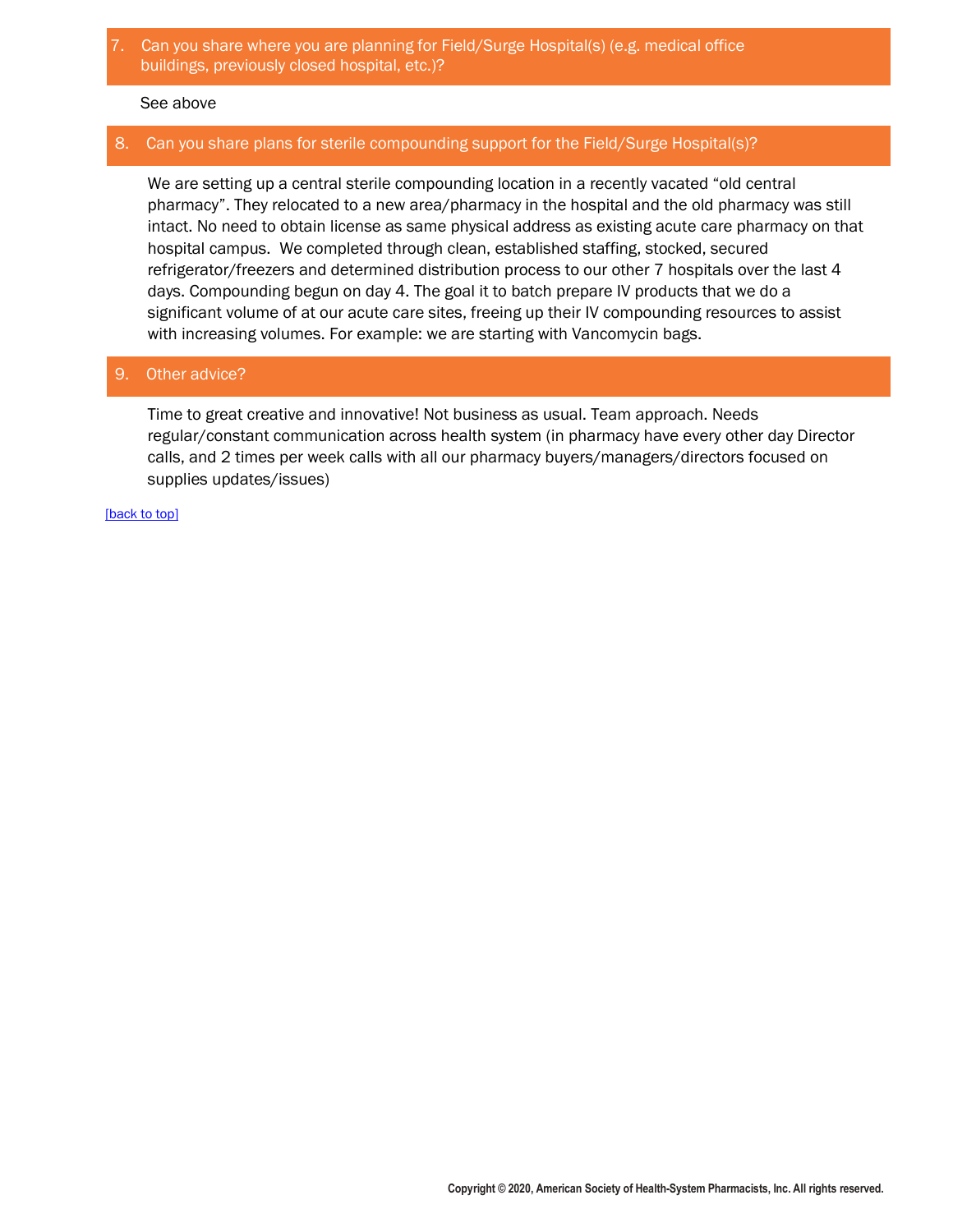# <span id="page-22-0"></span>NEW MEXICO

1. Are you setting up your Field/Surge Hospital(s) pharmacy(s) as (a) virtual unit of a hospital or (b) obtaining Board of Pharmacy approvals to separately license?

We stood up a drive through COVID screening area as a Virtual unit of an urgent care

2. Have you been successful in obtaining new supplier agreements or "ship to" for new site of care if needed?

N/A

- 3. How have you executed your modeling for the Field/Surge Hospital(s):
	- (a) Number of patients?
	- (b) Number of weeks?
	- (c) Assessment of historic drug use on patient population(s) to be placed in Field/Surge Hospital(s)?

### N/A

- 4. What is your model for establishing number of new ICU beds?
	- (a) In your current facilities?
	- (b) In your current or planned Field/Surge Hospital(s)?

Using predictive analytics from CDC

5. What are your IT and technology asset commitments to the Field/Surge Hospital(s)? (e.g. ADC)

Standing up a few ADCs, but will have to use locking cabinets if needed

6. How are you planning for and staging pharmacy workforce for Field/Surge Hospital(s)?

Training for ICU level now

7. Can you share where you are planning for Field/Surge Hospital(s) (e.g. medical office buildings, previously closed hospital, etc.)?

Only thing we have stood up so far is a drive through screening area. Planning for unused space in our hospitals and medical office buildings.

8. Can you share plans for sterile compounding support for the Field/Surge Hospital(s)?

Will use hospital pharmacy IV rooms and transport. Will make immediate use when necessary.

9. Other advice?

No response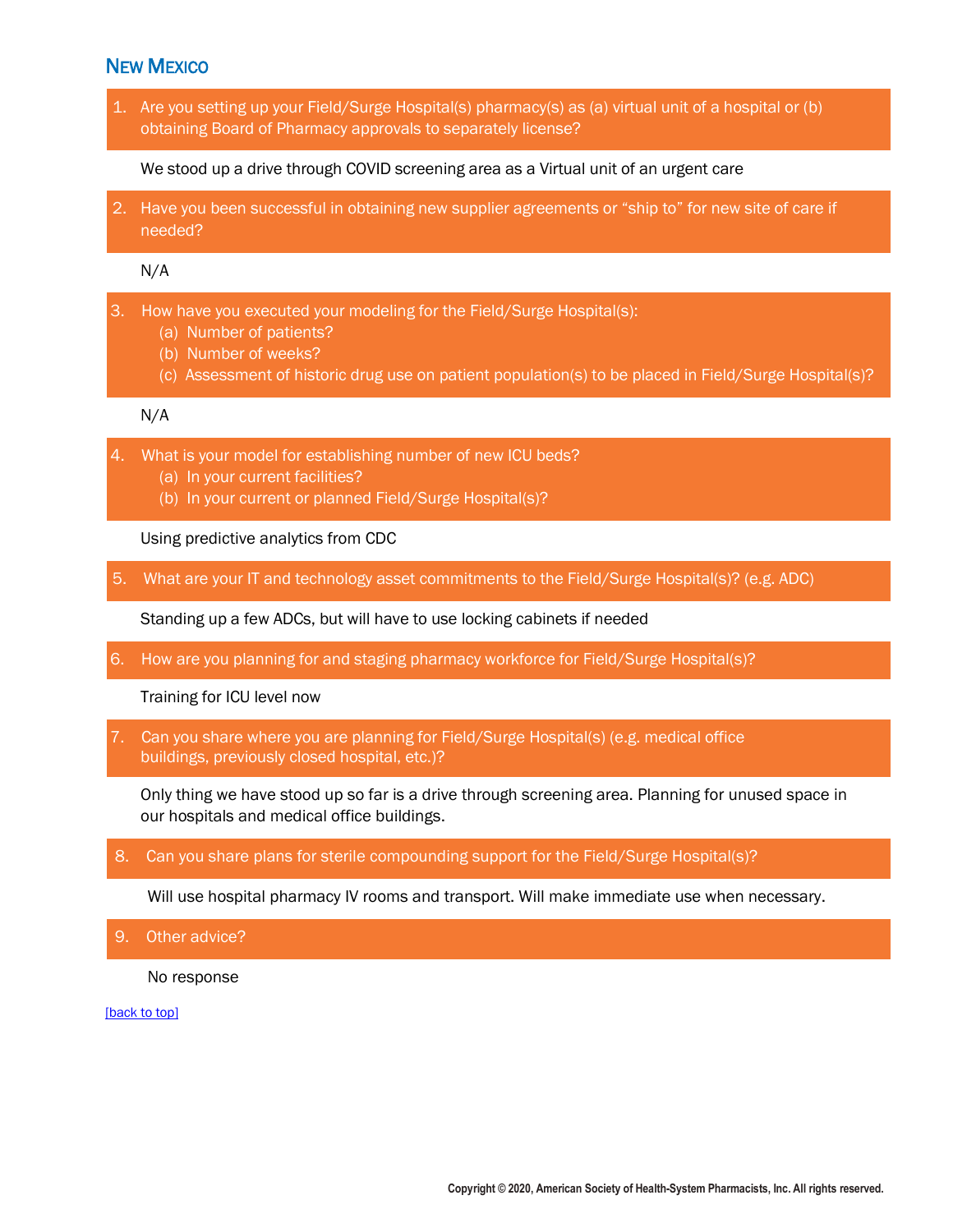# <span id="page-23-0"></span>NEW YORK (2 responses)

1. Are you setting up your Field/Surge Hospital(s) pharmacy(s) as (a) virtual unit of a hospital or (b) obtaining Board of Pharmacy approvals to separately license?

Setting up one within the hospital licensed area

As a virtual unit of the hospital, no board

2. Have you been successful in obtaining new supplier agreements or "ship to" for new site of care if needed?

Mostly

Yes we have good success in increased drop ships, in more bill to/ship to; and additional deliveries from our wholesaler as well as 503 bs

- 3. How have you executed your modeling for the Field/Surge Hospital(s):
	- (a) Number of patients?
	- (b) Number of weeks?
	- (c) Assessment of historic drug use on patient population(s) to be placed in Field/Surge Hospital(s)?
	- (a) Yes estimate of 30% daily increase in patient volume
	- (b) No response
	- (c) Yes and utilizing Vizient's 200 critical list to prepare ADCs

Based on future projection models – request to increase beds by 50% made my governor

- (a) No response
- (b) No response
- (c) Some but the reality is that these patients are super ill and require relatively few drugs a lot of ICU drugs: fentanyl, midazolam, pressors, crash cart meds, as well as IL6 drugs like tocilizumab
- 4. What is your model for establishing number of new ICU beds?
	- (a) In your current facilities?
	- (b) In your current or planned Field/Surge Hospital(s)?
	- (a) Converting other units
	- (b) 50% increase but only in one of our hospitals. Our main hospital has an old tower where many units where closed so these are being re-opened
	- (a) As many as we can literally get in the hospital
	- (b) No response
- 5. What are your IT and technology asset commitments to the Field/Surge Hospital(s)? (e.g. ADC)

Number of IT staff is the same. Our ADC manager is overwhelmed as new units continue to open.

Minimal – no time and no wireless- so old fashioned cart based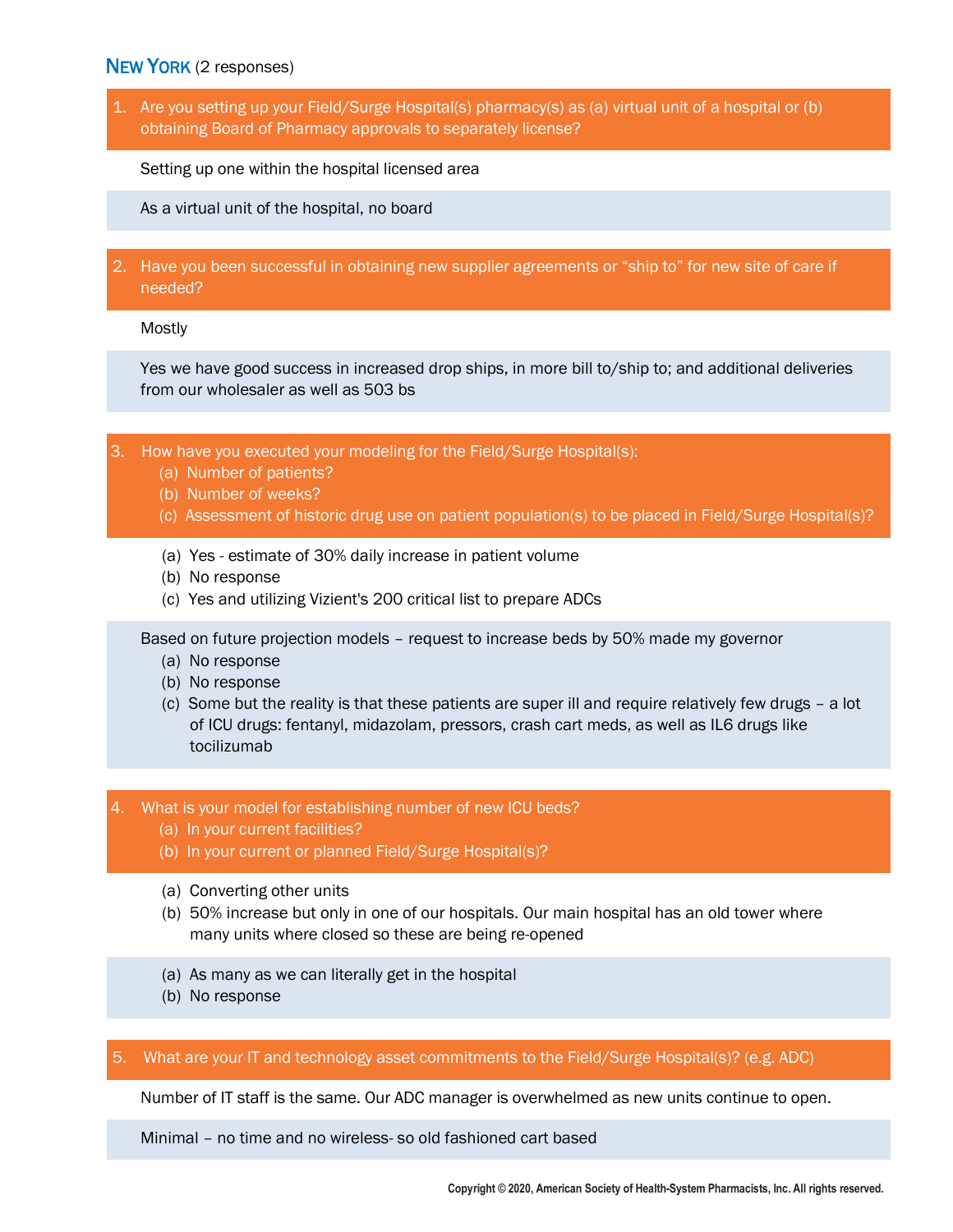### 6. How are you planning for and staging pharmacy workforce for Field/Surge Hospital(s)?

Not yet. Mostly due to the fact that all the am care areas are closed so tapping into that resource.

Using med students as pharm techs, pulling infusion staff to pharmacy, using virtual staff, using virtual pool, setting up centralized order verification site at home office to avoid staff going into hospital space, increasing per diems.

## 7. Can you share where you are planning for Field/Surge Hospital(s) (e.g. medical office buildings, previously closed hospital, etc.)?

No response

All of the above. Surging into PACU, OR space, unused office space, space that had been vacated to be demolished soon for new hospital, parking lot.

### 8. Can you share plans for sterile compounding support for the Field/Surge Hospital(s)?

Around the clock use of clean room. We've had 3 pharmacists compounding all night long.

Increased 503b support

### 9. Other advice?

Medical gases being used quite a lot now

Having a plan for the investigational drugs and the treatment of cytokine storm – agreement between ID, ICU, oncology specialists in CRS. Updating treatment plans for all staff – new staff, folks doing different jobs, etc. to an intranet site or to be printed and posted places. Establishing a virtual COVID inventory in Willow inventory to use for stocked drugs at one central location so other sites can 'purchase' from it when ABC is short. Establishing a lead person to coordinate sharing among sites and logistics for stat deliveries – much more than we've ever done before. Assisting with HOSPICE kits for discharging from ED/hospital or from virtual visits – Hospices are not going into COVID + homes and family members don't want family. To die alone in hospital – so new process for dispensing kits with morphine/lorazepam/Haldol/atropine drops to be delivered to patient homes or dispensed from rx.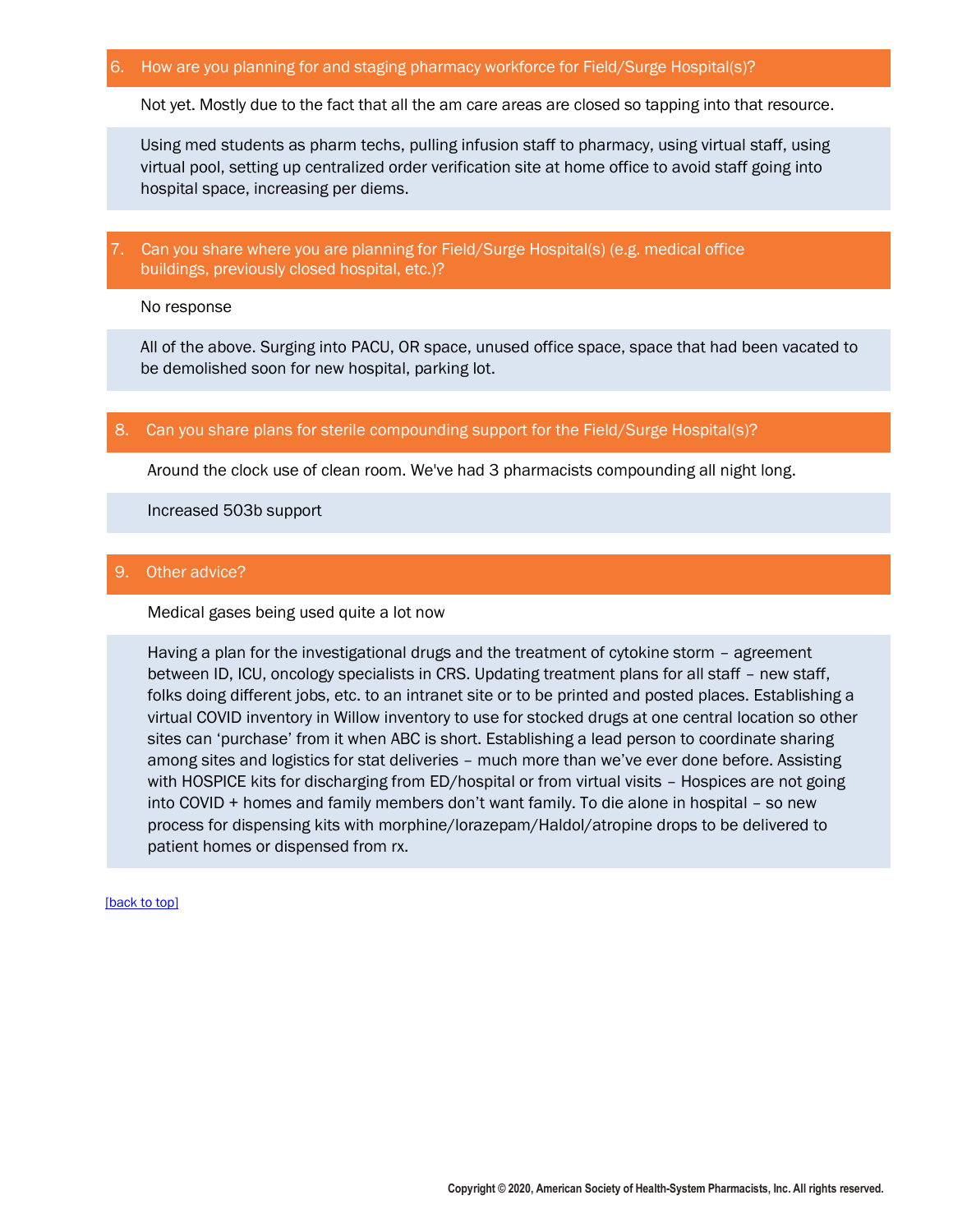## <span id="page-25-0"></span>NORTH CAROLINA (2 responses)

1. Are you setting up your Field/Surge Hospital(s) pharmacy(s) as (a) virtual unit of a hospital or (b) obtaining Board of Pharmacy approvals to separately license?

Exploring both

We have been told to PLAN for how we would manage patients at a field hospital. Our Board Of Pharmacy has allowed us to extend our current permit for a field site.

2. Have you been successful in obtaining new supplier agreements or "ship to" for new site of care if needed?

Not done this, but looking to move product from existing facilities to support any new site of care.

No response

3. How have you executed your modeling for the Field/Surge Hospital(s):

- (a) Number of patients?
- (b) Number of weeks?
- (c) Assessment of historic drug use on patient population(s) to be placed in Field/Surge Hospital(s)?

Our surge plan is to cover 40% above normal volumes. Not discussed weeks of duration. Set aside one month of normal drug utilization and track above that quantity to allocate for COVID patients and convert the quantities into number of COVID patients we could treat with supply on hand.

- (a) 1000-plus
- (b) Unknown
- (c) Not much history available assuming COVID patients, just knowledge of drugs expected for supportive care
- 4. What is your model for establishing number of new ICU beds?
	- (a) In your current facilities?
	- (b) In your current or planned Field/Surge Hospital(s)?

Have not been part of the modeling of ICU beds, but it has been discussed at the executive and CMO levels.

No response

## 5. What are your IT and technology asset commitments to the Field/Surge Hospital(s)? (e.g. ADC)

From pharmacy looking to move Unit Based Cabinets in surplus (from new purchases) to the facility to support. IS is separate from Pharmacy.

We have not assessed. Just about to begin planning.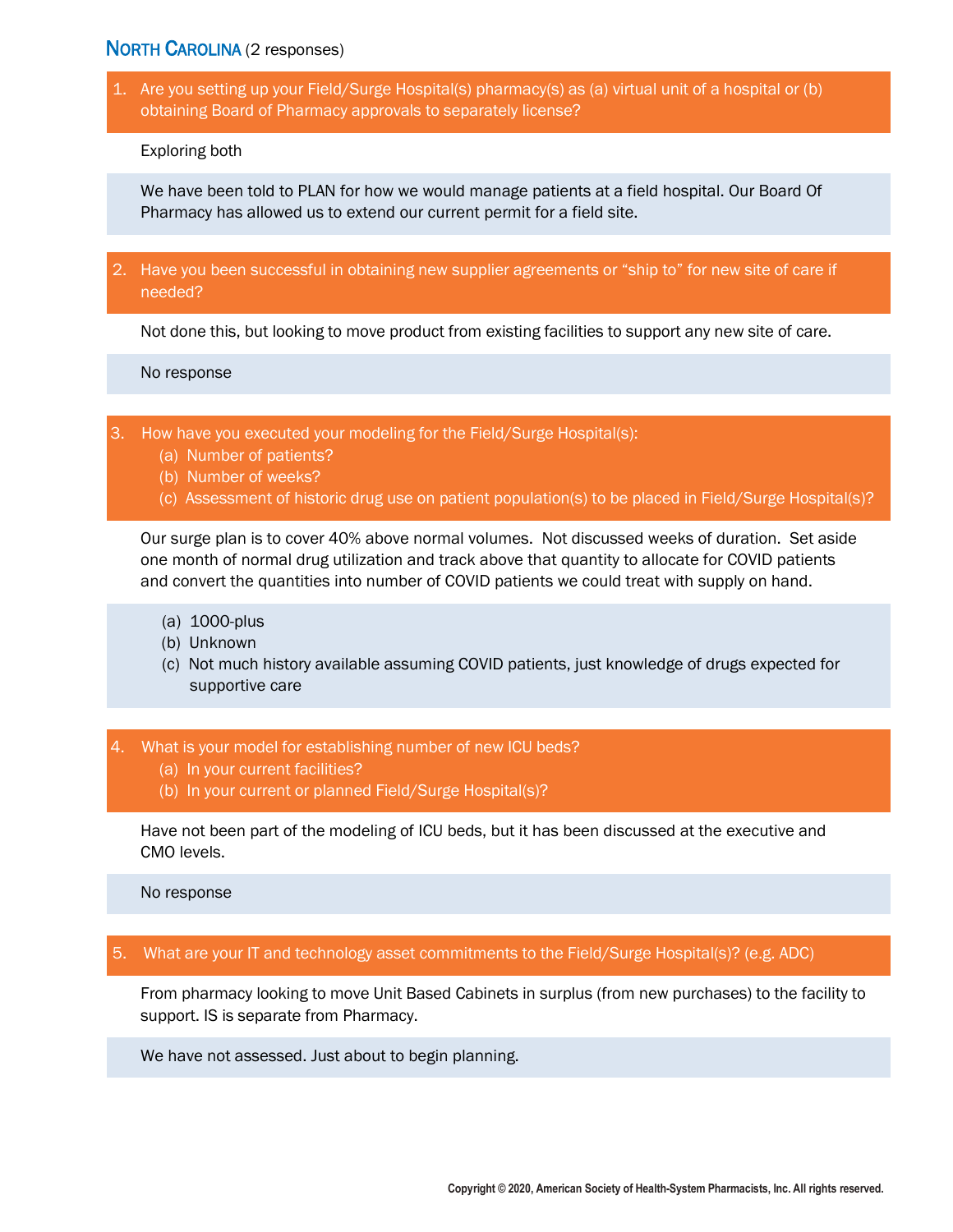## 6. How are you planning for and staging pharmacy workforce for Field/Surge Hospital(s)?

Working in teams to limit exposure with 7 on 7 off schedule with the concept of remote order verification in acute care space to reduce teammate exposure and keep employees "fresh". Staging from existing staff with concept of rotating OT usage of those on 7 day off schedule.

We have not determined this as we are just about to begin plans

7. Can you share where you are planning for Field/Surge Hospital(s) (e.g. medical office buildings, previously closed hospital, etc.)?

Medical Office Building and a facility that we would retrofit (2 x 125 bed facilities is being discussed now)

Not at this time

## 8. Can you share plans for sterile compounding support for the Field/Surge Hospital(s)?

Move clean room supplies to service the unit as SCA.

TBD

## 9. Other advice?

No response

No response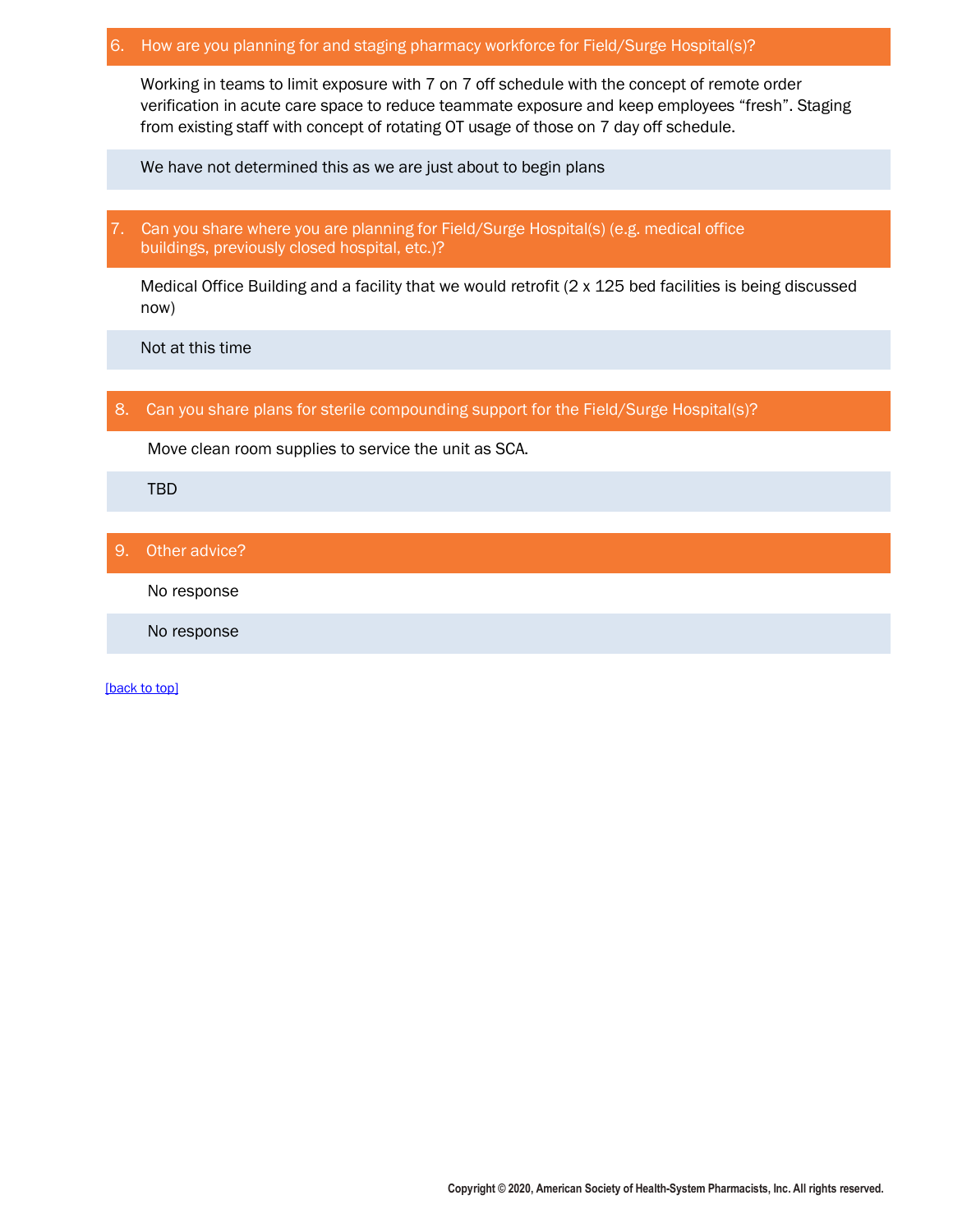## <span id="page-27-0"></span>OHIO (2 responses)

1. Are you setting up your Field/Surge Hospital(s) pharmacy(s) as (a) virtual unit of a hospital or (b) obtaining Board of Pharmacy approvals to separately license?

Currently a) virtual unit of our flagship hospital

Planning underway for surge hospital with other Columbus, OH based health-systems; will be under a separate license from board of pharmacy and DEA

2. Have you been successful in obtaining new supplier agreements or "ship to" for new site of care if needed?

Not yet; Baxter reluctant due to number of requests

Agreed to setup account; still working to expedite the process to get account established

- 3. How have you executed your modeling for the Field/Surge Hospital(s):
	- (a) Number of patients?
	- (b) Number of weeks?
	- (c) Assessment of historic drug use on patient population(s) to be placed in Field/Surge Hospital(s)?
	- (a) Up to 250 beds
	- (b) TBD some are saying up to 12
	- (c) We pulled all current PUIs/COVID-positive patients across our care sites and analyzed what types of medications they are using to get an initial core inventory estimation. Working on validating assumptions now.
	- (a) Facility will be able to handle 200-300; entire facilitate in the 600-800 range adding in other health-system beds, this is on top of expansion within the hospitals
	- (b) No response
	- (c) No response

### 4. What is your model for establishing number of new ICU beds?

- (a) In your current facilities?
- (b) In your current or planned Field/Surge Hospital(s)?
- (a) Looking to create additional ICU capacity at all sites, while also evaluating changing one community hospital to an all-ICU facility (newer 150 bed community hospital has capability for all rooms to be ICU rooms if needed). Currently anticipating needing up to 250 additional ICU beds across a system of 14 hospitals (normal average daily census is 2600 patients total).
- (b) Our surge hospital will not support ICU patients, with the exception of having a crash cart(s) available for rapid decline emergencies.

No response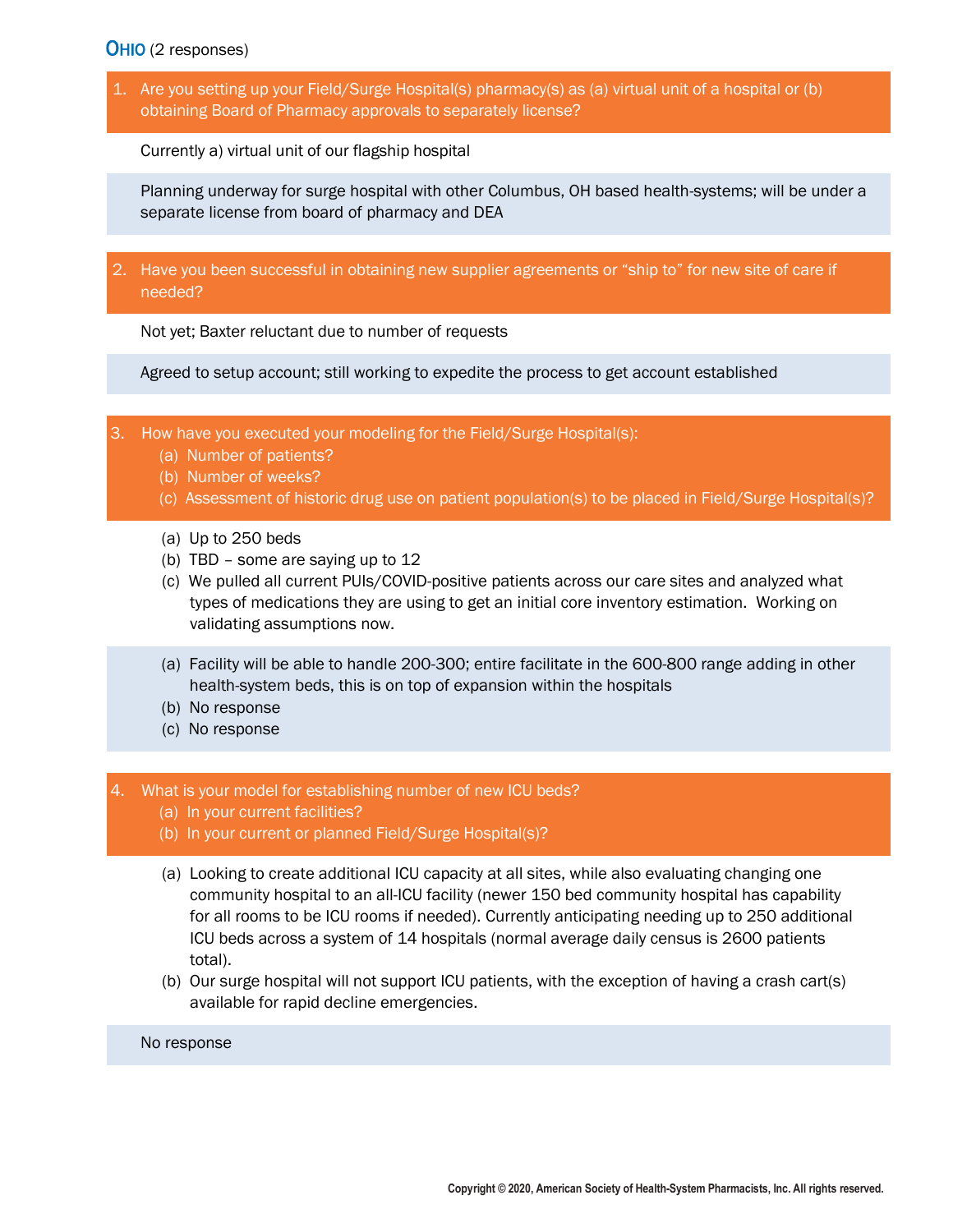5. What are your IT and technology asset commitments to the Field/Surge Hospital(s)? (e.g. ADC)

So far, 4 ADCs per 250 beds

Same EMR, ADCs

6. How are you planning for and staging pharmacy workforce for Field/Surge Hospital(s)?

TBD; would love to hear from others on this

Still under development

7. Can you share where you are planning for Field/Surge Hospital(s) (e.g. medical office buildings, previously closed hospital, etc.)?

Evaluating arena as well as convention center

Convention center

### 8. Can you share plans for sterile compounding support for the Field/Surge Hospital(s)?

Considering immediate use compounding versus standing up a modular clean room. Anticipate current number of available vendors that can install pre-fab clean rooms quickly will not meet demand. Also considering relocating unused glove boxes.

Still under development

### 9. Other advice?

Pulled drug utilization and LOS data for ARDS patients for 12 months to anticipate amount of inventory needed to scale up the critical care beds (similar to what we did for the non-ICU surge hospital planning). Will need to layer in potential COVID-19 treatments.

No response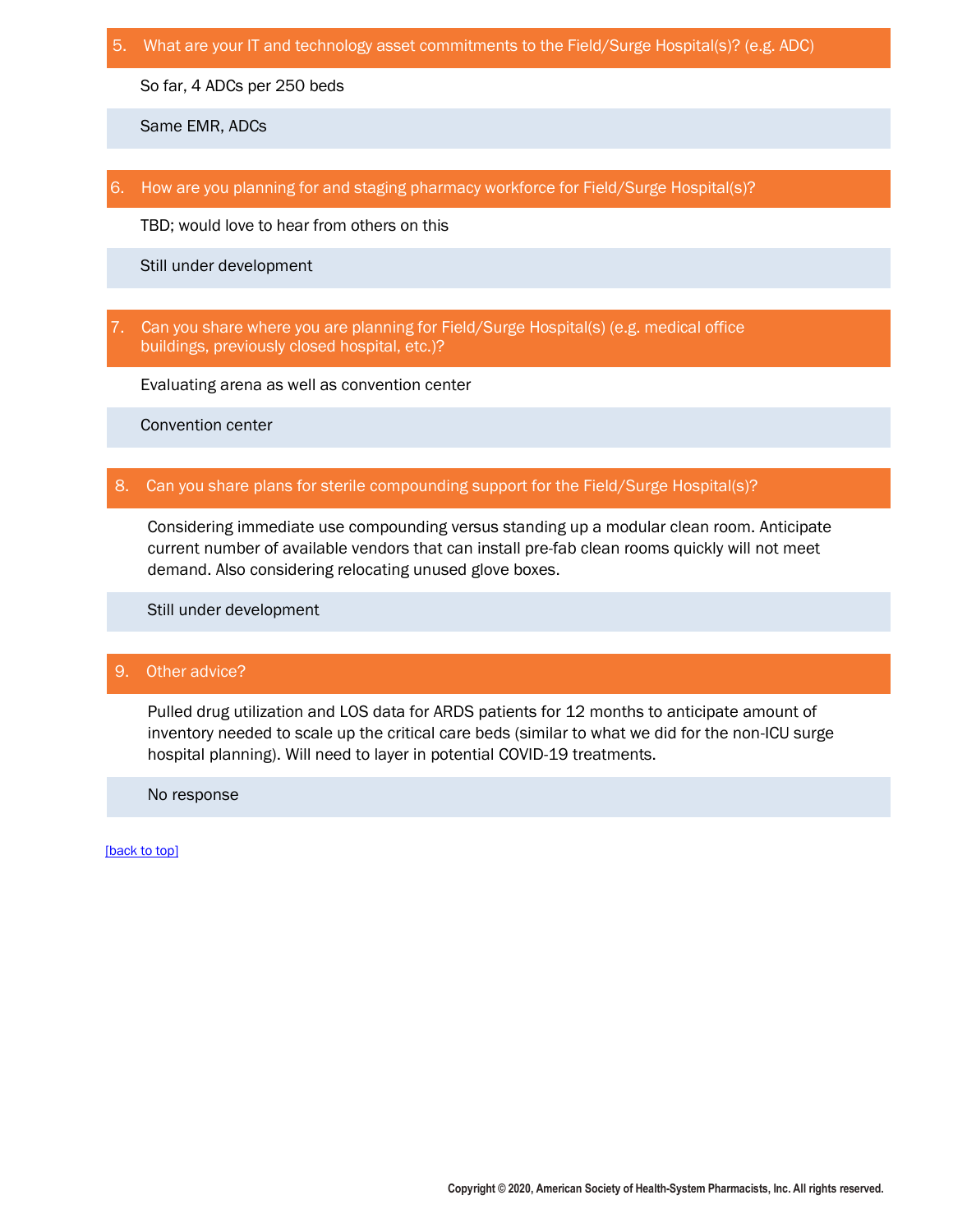# <span id="page-29-0"></span>**TENNESSEE**

1. Are you setting up your Field/Surge Hospital(s) pharmacy(s) as (a) virtual unit of a hospital or (b) obtaining Board of Pharmacy approvals to separately license?

Virtual unit of the hospital; State has suspended license approvals to allow patient care during this time.

2. Have you been successful in obtaining new supplier agreements or "ship to" for new site of care if needed?

Suppliers have been supportive and are meeting our needs based on what is in the supply chain.

- 3. How have you executed your modeling for the Field/Surge Hospital(s):
	- (a) Number of patients?
	- (b) Number of weeks?
	- (c) Assessment of historic drug use on patient population(s) to be placed in Field/Surge Hospital(s)?
	- (a) Based off statistical models for patients and duration.
	- (b) No response
	- (c) No response
- 4. What is your model for establishing number of new ICU beds?
	- (a) In your current facilities?
	- (b) In your current or planned Field/Surge Hospital(s)?
	- (a) Started with ICU capable beds and expanded from there.
	- (b) Based off statistical models for patients and duration.
- 5. What are your IT and technology asset commitments to the Field/Surge Hospital(s)? (e.g. ADC)

Leveraging wireless workstations for IT and equipment ordered for cabinet replacement at a hospital in the system.

6. How are you planning for and staging pharmacy workforce for Field/Surge Hospital(s)?

Layered approach using extended shifts, management, clinical staff, ambulatory support staff, business operations staff, local College of pharmacy faculty, recent retirees.

7. Can you share where you are planning for Field/Surge Hospital(s) (e.g. medical office buildings, previously closed hospital, etc.)?

Currently only looking at open hospital space. Expecting other options to be on the table based on patients.

8. Can you share plans for sterile compounding support for the Field/Surge Hospital(s)?

Plan to support from existing infrastructure, depending on availability of PPE.

9. Other advice?

No response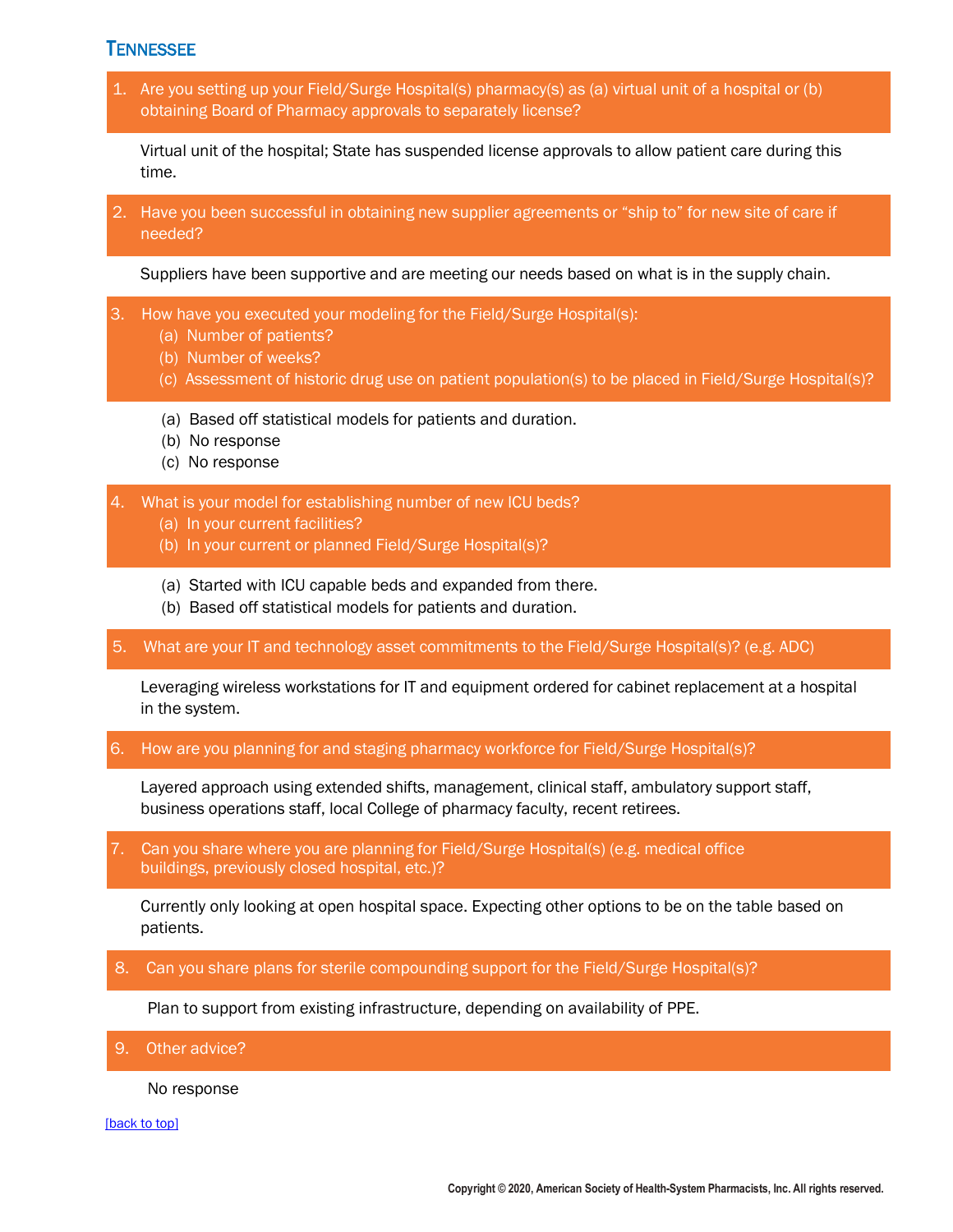## <span id="page-30-0"></span>TEXAS

1. Are you setting up your Field/Surge Hospital(s) pharmacy(s) as (a) virtual unit of a hospital or (b) obtaining Board of Pharmacy approvals to separately license?

#### Yes and working on it

2. Have you been successful in obtaining new supplier agreements or "ship to" for new site of care if needed?

## Working on it

- 3. How have you executed your modeling for the Field/Surge Hospital(s):
	- (a) Number of patients?
	- (b) Number of weeks?
	- (c) Assessment of historic drug use on patient population(s) to be placed in Field/Surge Hospital(s)?
	- (a) No response
	- (b) No response
	- (c) Using NY as a model
- 4. What is your model for establishing number of new ICU beds?
	- (a) In your current facilities?
	- (b) In your current or planned Field/Surge Hospital(s)?

### No response

5. What are your IT and technology asset commitments to the Field/Surge Hospital(s)? (e.g. ADC)

#### Cabinets and EHR

6. How are you planning for and staging pharmacy workforce for Field/Surge Hospital(s)?

No response

7. Can you share where you are planning for Field/Surge Hospital(s) (e.g. medical office buildings, previously closed hospital, etc.)?

Evolving now – will know soon

8. Can you share plans for sterile compounding support for the Field/Surge Hospital(s)?

Depending how far from an existing hospital, may make there and move over

#### 9. Other advice?

No response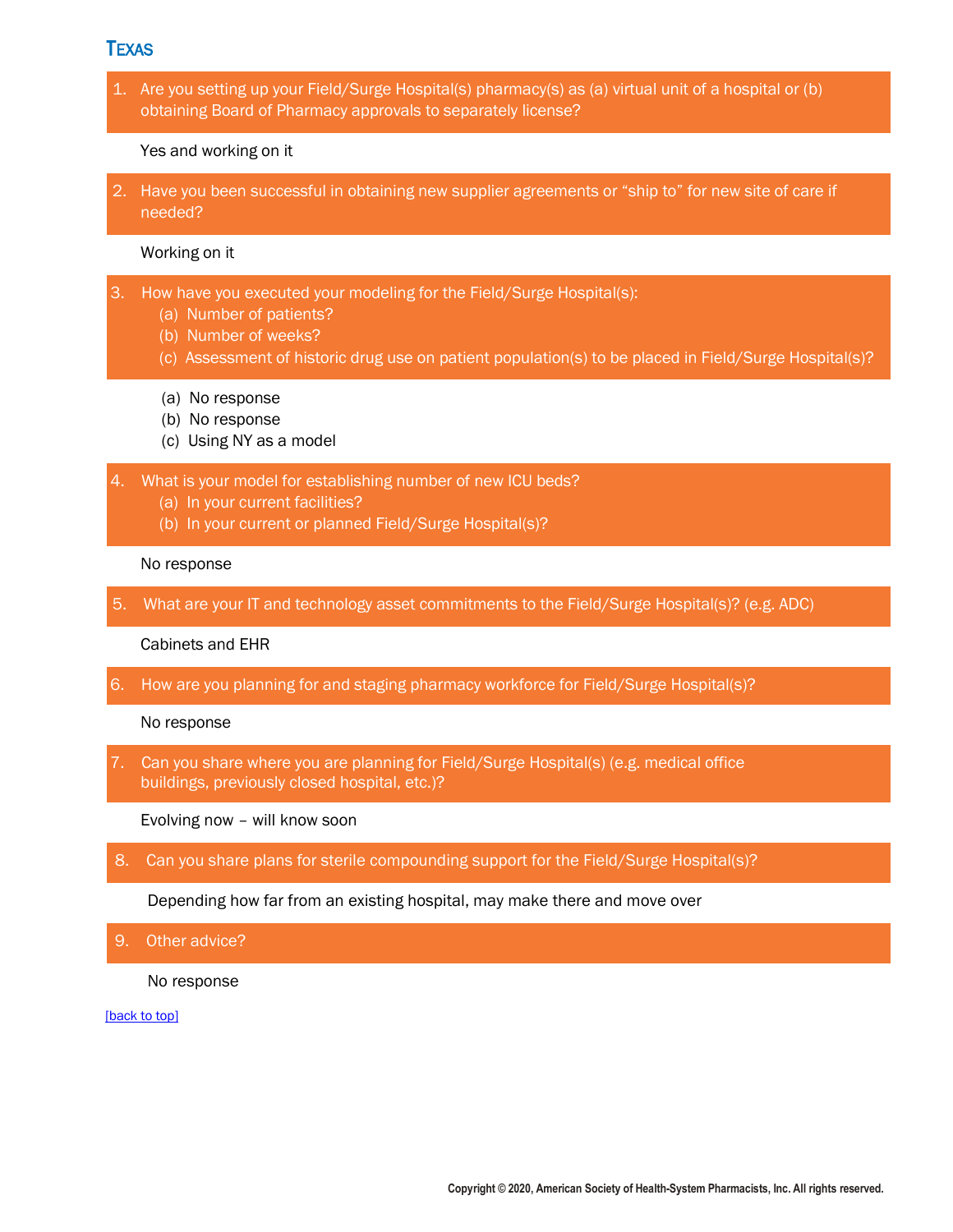<span id="page-31-0"></span>UTAH

1. Are you setting up your Field/Surge Hospital(s) pharmacy(s) as (a) virtual unit of a hospital or (b) obtaining Board of Pharmacy approvals to separately license?

Reviewed what we were doing with the Board. They will view it as part of the hospital and are considering it part of emergency situations.

2. Have you been successful in obtaining new supplier agreements or "ship to" for new site of care if needed?

We haven't addressed this. We have everything shipped to our main facility and will distribute as needed. Partnering with community home care service to provide hospice/palliative care to patients in hotels and other outlying areas.

- 3. How have you executed your modeling for the Field/Surge Hospital(s):
	- (a) Number of patients?
	- (b) Number of weeks?
	- (c) Assessment of historic drug use on patient population(s) to be placed in Field/Surge Hospital(s)?

Work in constant process. Yes, we refine the estimate each week (at this point but more frequently as we surge) and adjust purchasing from there.

- 4. What is your model for establishing number of new ICU beds?
	- (a) In your current facilities?
	- (b) In your current or planned Field/Surge Hospital(s)?
	- (a) New ICU beds will be in the main hospital. Part of plan is to change PACU, ORs to ICU units. Then we have some general medicine units that can be moved to negative pressure and turned into ICU beds.
	- (b) Not planning this as ICU at this time except for admitting ER evaluations.
- 5. What are your IT and technology asset commitments to the Field/Surge Hospital(s)? (e.g. ADC)

Yes, planning for ADCs. Preparing drug lists now.

6. How are you planning for and staging pharmacy workforce for Field/Surge Hospital(s)?

Using our PACE plan. The plan is developed what if we have a reduction in 80%, 60%, 40% in services and or staff, how would we contract? Then we say if we have double the beds, what would that look like? What if we have triple the beds? We will move to central distributive services at that time.

7. Can you share where you are planning for Field/Surge Hospital(s) (e.g. medical office buildings, previously closed hospital, etc.)?

Front lawn; hotels; new hospital that hasn't opened yet

8. Can you share plans for sterile compounding support for the Field/Surge Hospital(s)?

Centralize everything then deliver

9. Other advice?

No response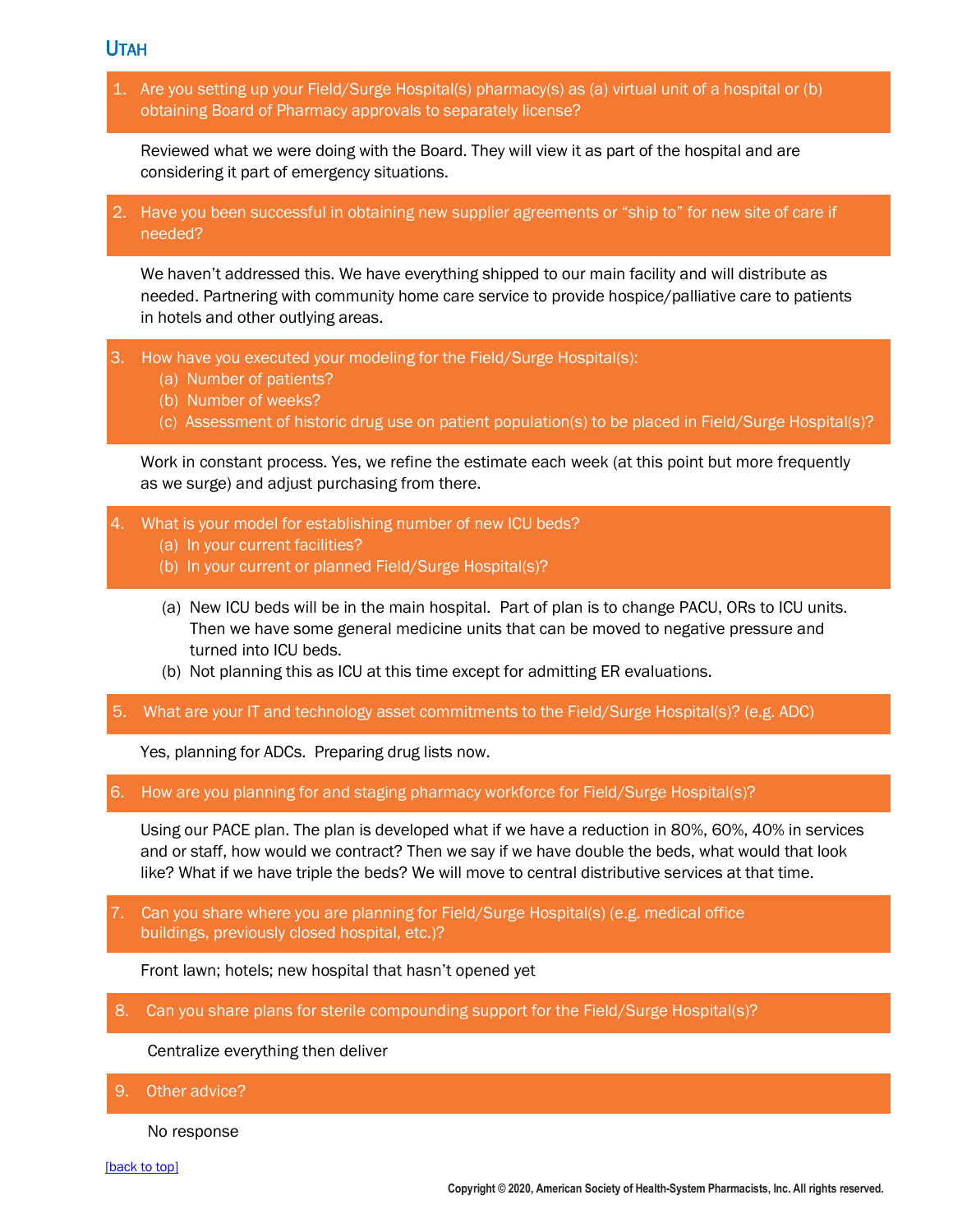# <span id="page-32-0"></span>*VIRGINIA*

1. Are you setting up your Field/Surge Hospital(s) pharmacy(s) as (a) virtual unit of a hospital or (b) obtaining Board of Pharmacy approvals to separately license?

Yes, notified this week

2. Have you been successful in obtaining new supplier agreements or "ship to" for new site of care if needed?

Have not addressed this yet

- 3. How have you executed your modeling for the Field/Surge Hospital(s):
	- (a) Number of patients?
	- (b) Number of weeks?
	- (c) Assessment of historic drug use on patient population(s) to be placed in Field/Surge Hospital(s)?
	- (a) Up to 175 patients (5 floors, 35 patients per floor)
	- (b) Unknown
	- (c) No response

4. What is your model for establishing number of new ICU beds?

- (a) In your current facilities?
- (b) In your current or planned Field/Surge Hospital(s)?

Using OR rooms for ICU beds; some have been converted to negative pressure

- (a) Yes, in the current hospital
- (b) No ICU's planned for the surge hospital
- 5. What are your IT and technology asset commitments to the Field/Surge Hospital(s)? (e.g. ADC)

We discussed today about repurposing some clinic ADCs to this building; reaching out to BD/Pyxis about quotes and availability and timing.

6. How are you planning for and staging pharmacy workforce for Field/Surge Hospital(s)?

Not planning additional FTEs; will shift from outpatient pharmacies.

7. Can you share where you are planning for Field/Surge Hospital(s) (e.g. medical office buildings, previously closed hospital, etc.)?

Previous hospital, converted to dorm rooms, still has the infrastructure in place.

8. Can you share plans for sterile compounding support for the Field/Surge Hospital(s)?

No pharmacy planned; will prepare and dispense from the main hospital under emergency regulations from the state.

9. Other advice?

It's a work in progress; be flexible and rise to the occasion!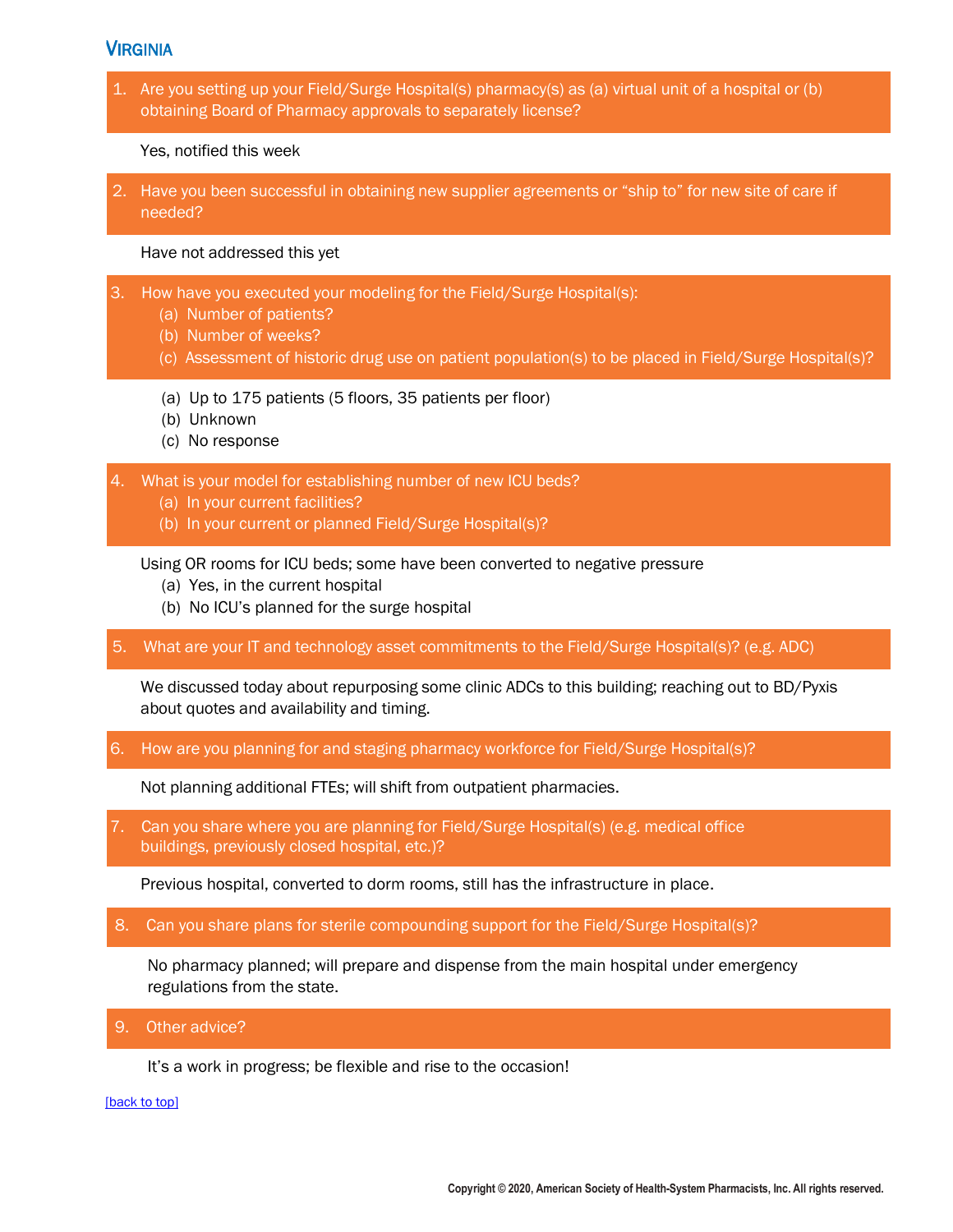# <span id="page-33-0"></span>WASHINGTON

1. Are you setting up your Field/Surge Hospital(s) pharmacy(s) as (a) virtual unit of a hospital or (b) obtaining Board of Pharmacy approvals to separately license?

We are creating additional surge units within the hospital and Regional medical center space. Will be supported by current pharmacy facilities. Plans underway for field hospitals in community setting but will be managed by military.

2. Have you been successful in obtaining new supplier agreements or "ship to" for new site of care if needed?

Some vendors have required a single location for the system for special drug programs and not hospital specific (e.g. TEVA Hydroxychloroquine)

- 3. How have you executed your modeling for the Field/Surge Hospital(s):
	- (a) Number of patients?
	- (b) Number of weeks?
	- (c) Assessment of historic drug use on patient population(s) to be placed in Field/Surge Hospital(s)?
	- (a) Based on state projections and they are now taking active role in balancing COVID patients distribution to area hospitals
	- (b) Dependent on ability impact the trend
	- (c) No response
- 4. What is your model for establishing number of new ICU beds?
	- (a) In your current facilities?
	- (b) In your current or planned Field/Surge Hospital(s)?
	- (a) Number of neg air rooms with CCU capability. Total capacity for ventilators. Vents will support 2 patients each, also adding in Anesth vents if required.
	- (b) Located in current main hospital, old wing.
- 5. What are your IT and technology asset commitments to the Field/Surge Hospital(s)? (e.g. ADC)

New surge units had ADC's added, no longer any devices in organizational inventory for any additional surge units but there is proximal access to other devices.

### 6. How are you planning for and staging pharmacy workforce for Field/Surge Hospital(s)?

Very dynamic, hospital census is lower than normal currently also with closed clinics and reduced clinic volumes clinic provider pharmacists are being redeployed. Workforce has to be very dynamic and be able to flex to where the need is.

7. Can you share where you are planning for Field/Surge Hospital(s) (e.g. medical office buildings, previously closed hospital, etc.)?

Previous closed units in older hospital wing.

8. Can you share plans for sterile compounding support for the Field/Surge Hospital(s)?

Centralized main facilities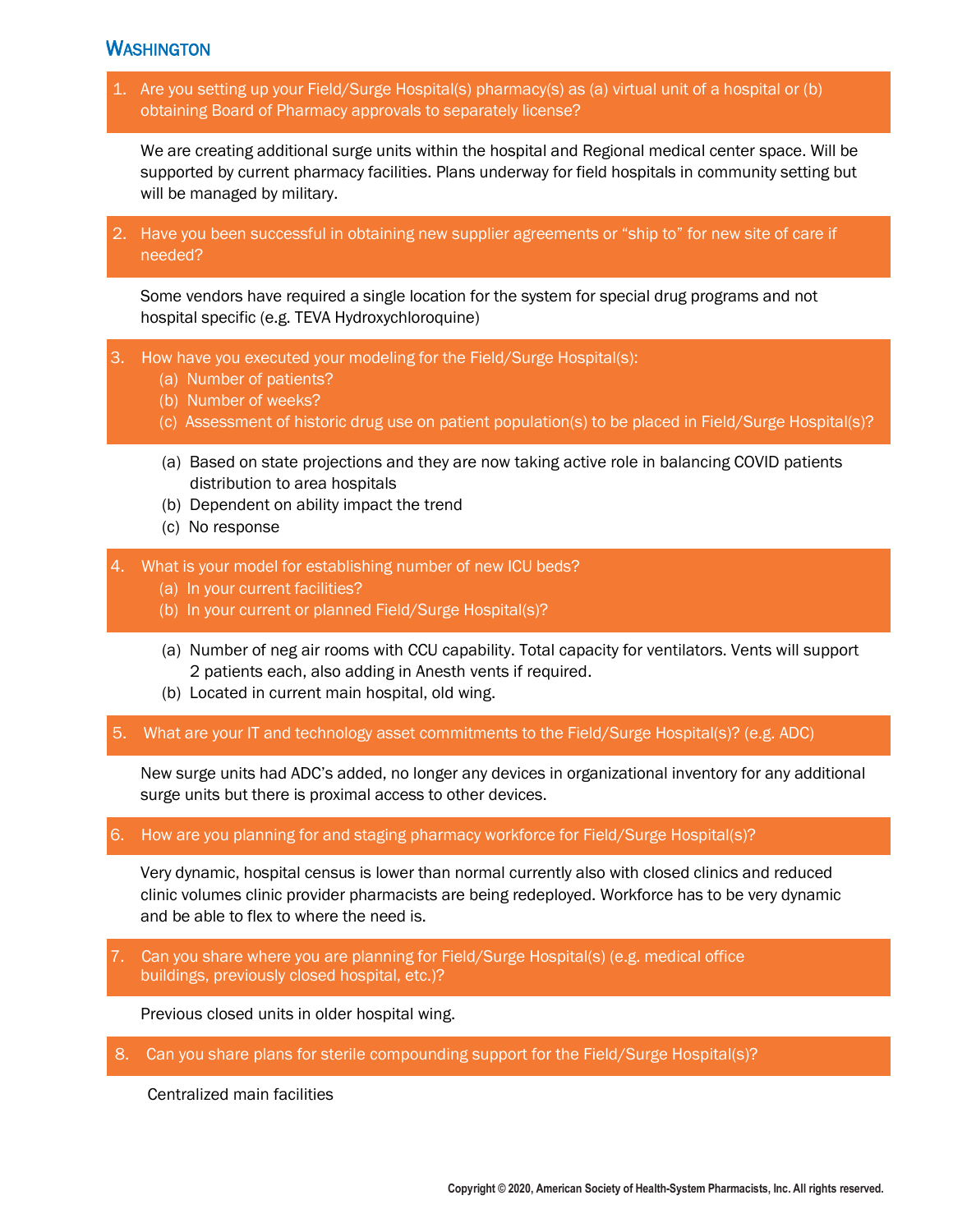## No response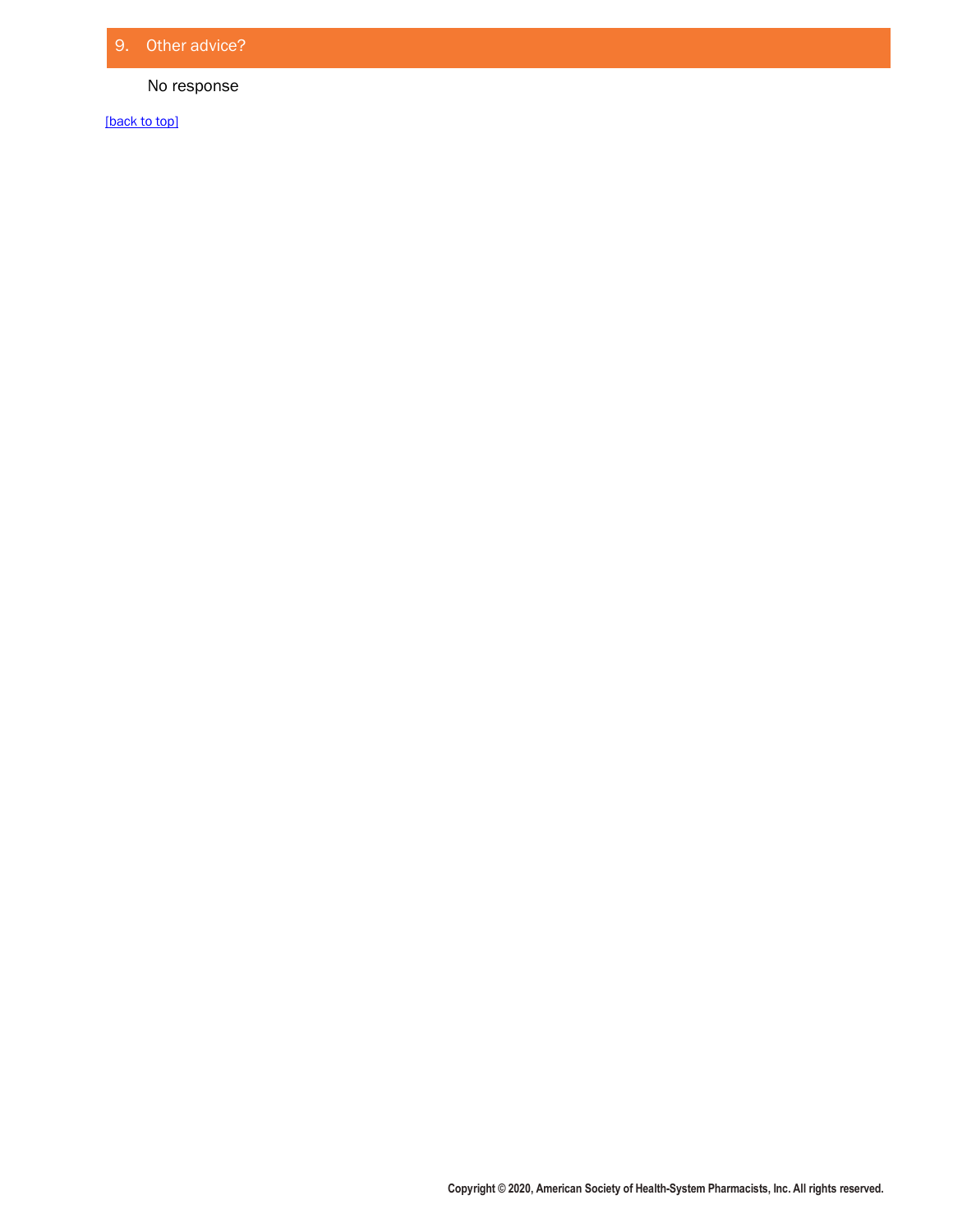# <span id="page-35-0"></span>**WISCONSIN**

1. Are you setting up your Field/Surge Hospital(s) pharmacy(s) as (a) virtual unit of a hospital or (b) obtaining Board of Pharmacy approvals to separately license?

First phase is expanding ICUs into other units such as PACUs. Next phase is targeting ambulatory sites such as POBs and repurposing them for non-COVID-19 patients. Last phase of escalation would be to set up temporary/pop up acute sites created in non-health care locations (e.g. hotels, etc.). When setting up the unit in the EHR, we are going to create a virtual unit in an existing hospital.

2. Have you been successful in obtaining new supplier agreements or "ship to" for new site of care if needed?

Will likely have them ship to a nearby hospital and then we would transport the shipment to the new pharmacy.

- 3. How have you executed your modeling for the Field/Surge Hospital(s):
	- (a) Number of patients?
	- (b) Number of weeks?
	- (c) Assessment of historic drug use on patient population(s) to be placed in Field/Surge Hospital(s)?
	- (a) Unsure how many patients yet
	- (b) Unsure how many weeks yet
	- (c) Yes, critical care medications and COVID-19 therapeutic medications available in these new locations if for COVID-19 patients.
- 4. What is your model for establishing number of new ICU beds?
	- (a) In your current facilities?
	- (b) In your current or planned Field/Surge Hospital(s)?
	- (a) Converting PACU units to COVID-19 units
	- (b) Medical office buildings that are connected to hospitals first. Then associated ambulatory sites near current hospitals for non-COVID-19 patients
- 5. What are your IT and technology asset commitments to the Field/Surge Hospital(s)? (e.g. ADC)

Will relocated available ADCs to these locations if there are identified excess. If not, then will support these locations with a cart fill from a nearby hospital.

### 6. How are you planning for and staging pharmacy workforce for Field/Surge Hospital(s)?

Will redeploy from areas that are not busy (retail, ambulatory care, etc.) to the hospitals. Will recruit recently retired pharmacists in our networks. Will decrease the amount of clinical responsibilities of our pharmacists to allow them to take care of all patients. May centralize more services to be done remotely for hospitals that need more assistance.

7. Can you share where you are planning for Field/Surge Hospital(s) (e.g. medical office buildings, previously closed hospital, etc.)?

Locations include medical office buildings and new surgery centers that were not opened yet.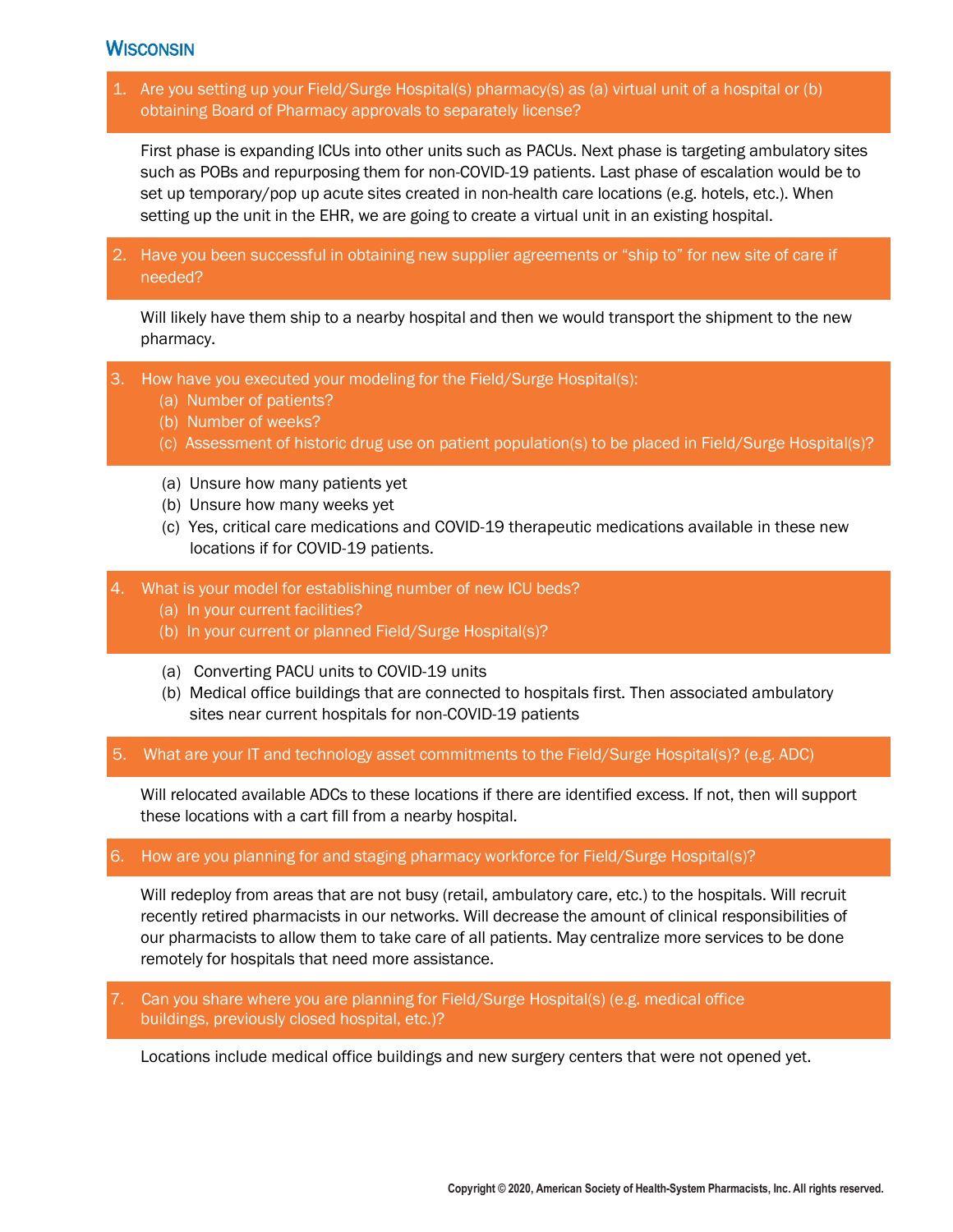## 8. Can you share plans for sterile compounding support for the Field/Surge Hospital(s)?

Putting plans together to support IV compounding at another facility and deliver a cart fill to the surge hospital.

## 9. Other advice?

Decisions need to be made more rapidly from top down to allow quick planning, but don't make decisions in fear. We have daily calls from the pharmacy leaders to communicate critical COVID-19 business. Have clear and frequent communication (emails, webinars, etc.) to front line employees to lessen amount of separate emails they receive.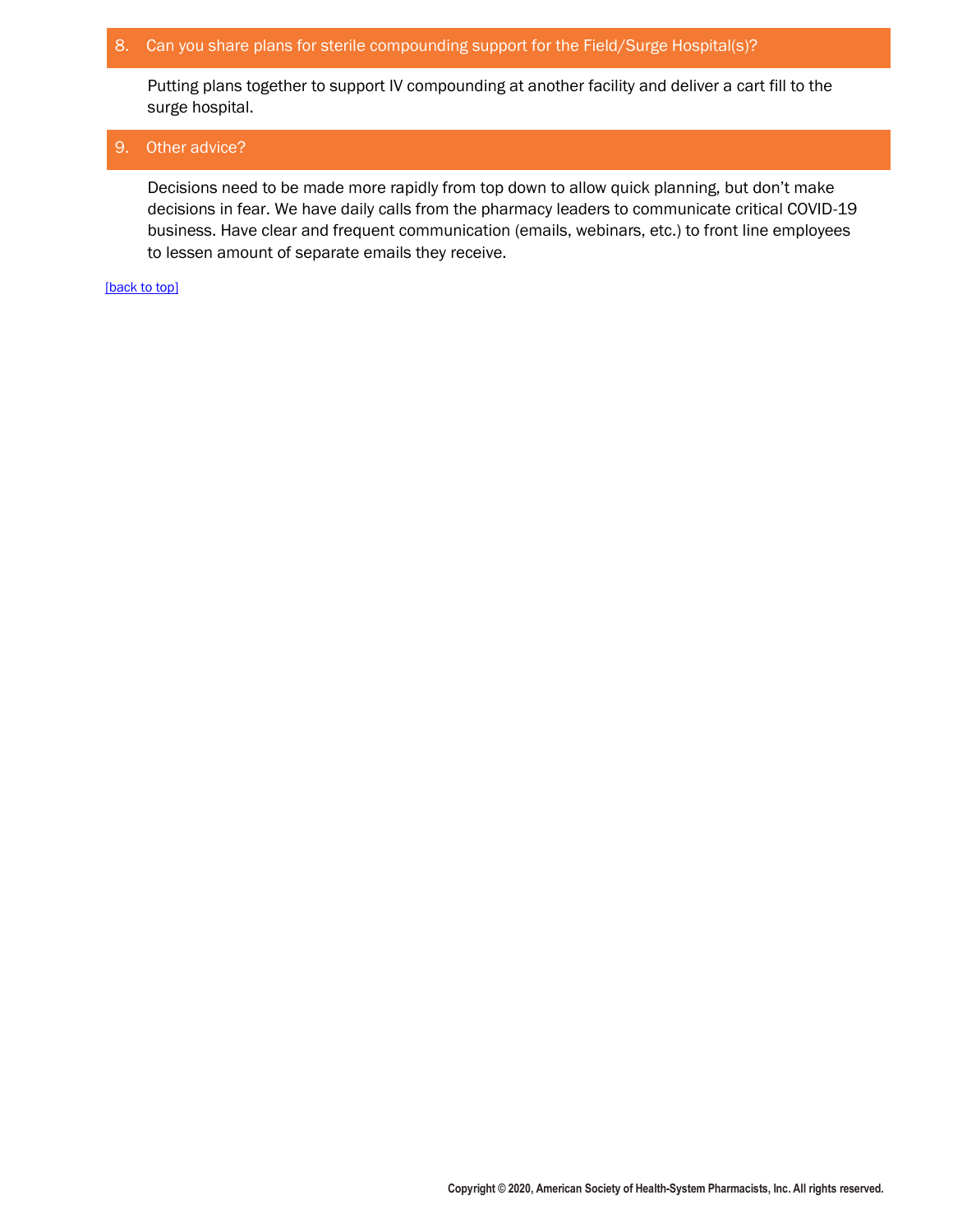# <span id="page-37-0"></span>MULTI-STATE

1. Are you setting up your Field/Surge Hospital(s) pharmacy(s) as (a) virtual unit of a hospital or (b) obtaining Board of Pharmacy approvals to separately license?

Yes, likely obtaining "emergency" licensure for hospital, pharmacy, DEA permit (opening a shuttered hospital)

2. Have you been successful in obtaining new supplier agreements or "ship to" for new site of care if needed?

Not yet, but confident

- 3. How have you executed your modeling for the Field/Surge Hospital(s):
	- (a) Number of patients?
	- (b) Number of weeks?
	- (c) Assessment of historic drug use on patient population(s) to be placed in Field/Surge Hospital(s)?
	- (a) Yes
	- (b) Not yet
	- (c) It will be a COVID pop, but we know there will be co-morbidities, so don't have any history
- 4. What is your model for establishing number of new ICU beds?
	- (a) In your current facilities?
	- (b) In your current or planned Field/Surge Hospital(s)?
	- (a) Depends on specialty mix and surgery mix
	- (b) It will be based upon available equipment
- 5. What are your IT and technology asset commitments to the Field/Surge Hospital(s)? (e.g. ADC)

Don't know yet – likely in our case we will not have UBCs

6. How are you planning for and staging pharmacy workforce for Field/Surge Hospital(s)?

Telepharmacy, borrowing from other facilities, attempting to find temps/retirees/etc.

7. Can you share where you are planning for Field/Surge Hospital(s) (e.g. medical office buildings, previously closed hospital, etc.)?

Right now, previously closed hospitals (in partnership with other health systems, i.e. one system provides IT, another pharmacy, another nursing, etc.)

8. Can you share plans for sterile compounding support for the Field/Surge Hospital(s)?

Probably transferring from nearby hospital(s), in progress now.

9. Other advice?

Keep asking! Lots of unknowns right now.